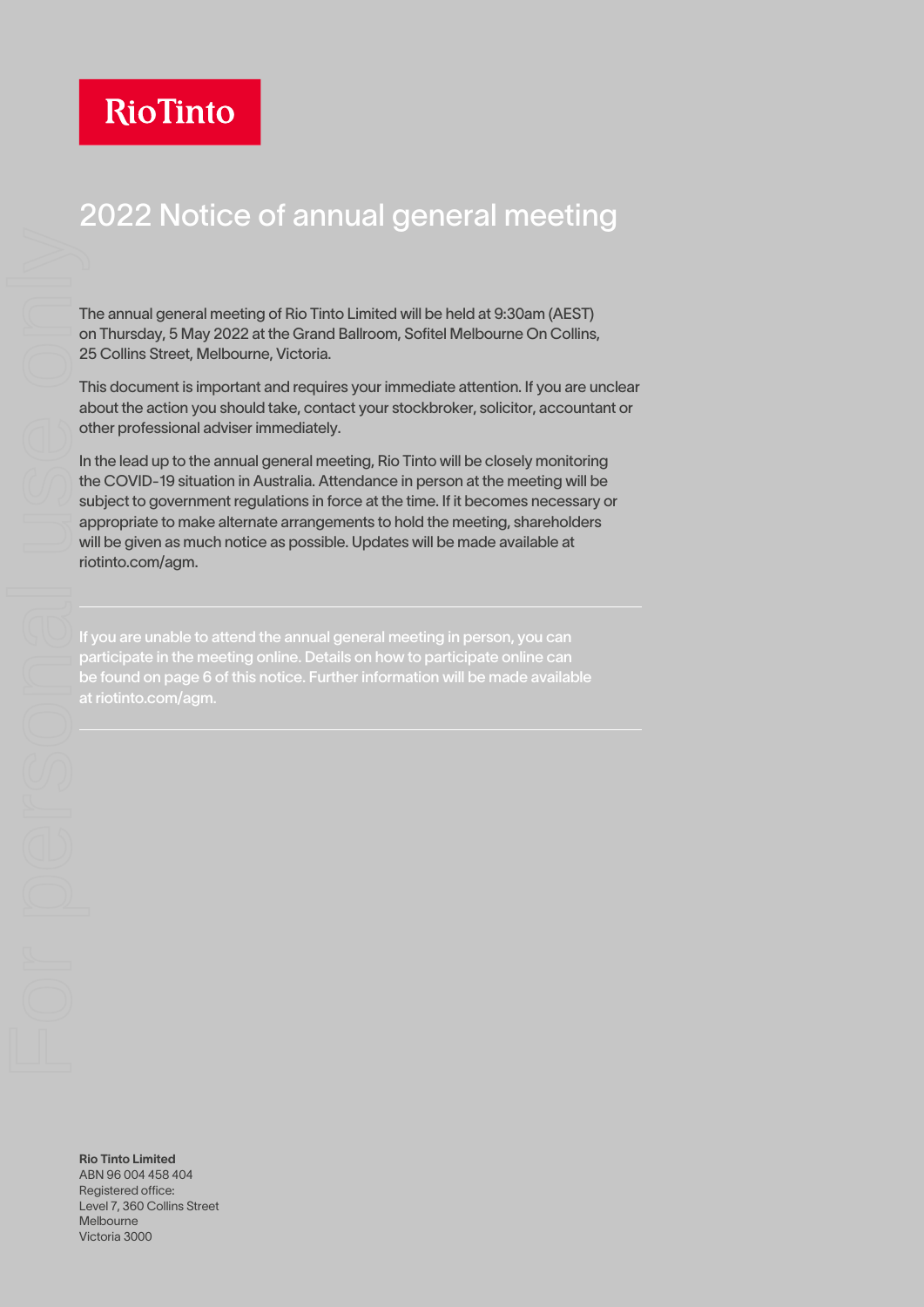# Letter from the Chairman

### Dear shareholders,

I am pleased to invite you to Rio Tinto Limited's annual general meeting, which will be held at 9:30am (AEST) on Thursday, 5 May 2022 at the Grand Ballroom, Sofitel Melbourne On Collins, 25 Collins Street, Melbourne, Victoria.

This notice of meeting describes the business that will be proposed at the meeting and sets out the procedures for your participation and voting. Your participation in the annual general meeting is important to Rio Tinto and a valuable opportunity for the Board to consider with shareholders the performance of the Group.

Please note that only shareholders, proxy holders and corporate representatives in attendance at the meeting (whether in person or virtually) will be eligible to ask questions of the directors. Those shareholders who are unable to attend the meeting in person can participate online.

The Board appointed Jakob Stausholm as Chief Executive with effect from 1 January 2021. Subsequently, during the first half of 2021, Peter Cunningham was appointed as Chief Financial Officer, and a significant number of our Executive Committee members took up new roles. After a period of unprecedented management change, the focus during the remainder of the year was on consolidation and planning for the future.

Michael L'Estrange retired at the conclusion of the Rio Tinto Limited annual general meeting in May 2021. In September 2021, we welcomed Ben Wyatt to the Board. Ben's knowledge of finance, public policy, trade and Indigenous affairs has already proved to be invaluable. As announced, Hinda Gharbi will be retiring from the Board at the conclusion of the Rio Tinto plc annual general meeting on 8 April 2022. **Tam very grateful to both Michael and Hinda for their contributions** to Rio Tinto.

As previously announced, I will step down as Chairman at the conclusion of the Rio Tinto Limited annual general meeting on 5 May 2022. I am delighted that the Board has announced the appointment of Dominic Barton as my successor. He has extensive and broad business and geopolitical knowledge and a deep understanding of the link between business, governments and society. I wish him every success.

This year, the business of the meeting will include two resolutions relating to remuneration. These resolutions are put to shareholders every year and relate to the approval of the 2021 Directors' Remuneration Report in accordance with UK law (Resolution 2) and Australian law (Resolution 3) respectively. However, this year, as more than 25% of shareholders on a joint electorate basis voted against the Australian law resolution at the 2021 annual general meetings, if Resolution 3 receives a vote of 25% or more against, a further conditional resolution (Resolution 19) will be required to be voted on by the joint electorate. If passed, we will be required to convene a separate general meeting to consider fresh elections for directors. Please refer to the explanatory notes for further details on this resolution. 2 and personal control to the Rio Timb and Control to the Rio This and Control to the Rio This and Control to the meeting and sets out the procedures for your winding, 25<br>
Melbourne, Victoria.<br>
This notice of mediang descr

For the first time this year, we are putting to our shareholders a non-binding, advisory 'say on climate' resolution (Resolution 17) for approval. Climate change is the defining issue of our time and in 2021 we set out a new strategy that includes significantly more ambitious targets in relation to the energy transition. The strategy includes plans for growth in materials such as copper and lithium that are essential for the transition to a low-carbon economy, as well as significantly more challenging Scope 1 and 2 carbon reduction targets in our operations.

To thrive in the long term, we also need to be part of net zero value chains, particularly for steel and aluminium, and we have set out our goals to work in collaboration with our customers and suppliers to reduce our indirect Scope 3 emissions.

These challenging targets and goals are summarised in our Climate Action Plan, for which we will be seeking shareholder approval in Resolution 17.

Your directors are unanimously of the opinion that all the resolutions proposed in this notice, except for the conditional resolution regarding the holding of fresh elections for directors (Resolution 19), are in the best interests of shareholders and of Rio Tinto as a whole. Accordingly, we recommend that you vote in favour of all the resolutions, except Resolution 19.

If you are unable to participate in the meeting, please complete and submit your proxy form by no later than 9:30am (AEST) on Tuesday 3 May 2022 in line with the instructions on page 5. Submitting a proxy form will ensure your vote is recorded but does not prevent you from attending and voting at the meeting itself, if you would like to do so.

Alternatively, shareholders who are unable to attend in person can participate in the meeting, ask questions and vote in real time online. The meeting will also be webcast live. Further information on online participation is set out on page 6.

In the lead up to the annual general meeting, we will be closely monitoring the evolving COVID-19 situation in Australia. If it becomes necessary or appropriate to make alternative arrangements for the holding of the meeting, we will ensure that shareholders are given as much notice as possible.

Further information will be made available at riotinto.com/agm.

The corresponding Rio Tinto plc annual general meeting is expected to take place in London on Friday, 8 April 2022. The overall result of the votes from both meetings on Resolutions 1 to 17 (inclusive), and, if valid, Resolution 19, along with the results of the vote on Resolution 18 at the Rio Tinto Limited annual general meeting, will be announced to the relevant stock exchanges and posted on our website after the end of the Rio Tinto Limited annual general meeting.

We look forward to your participation at the annual general meeting and thank you for your continued support.

Yours sincerely

S.R. Thompson

Simon Thompson Chairman

8 March 2022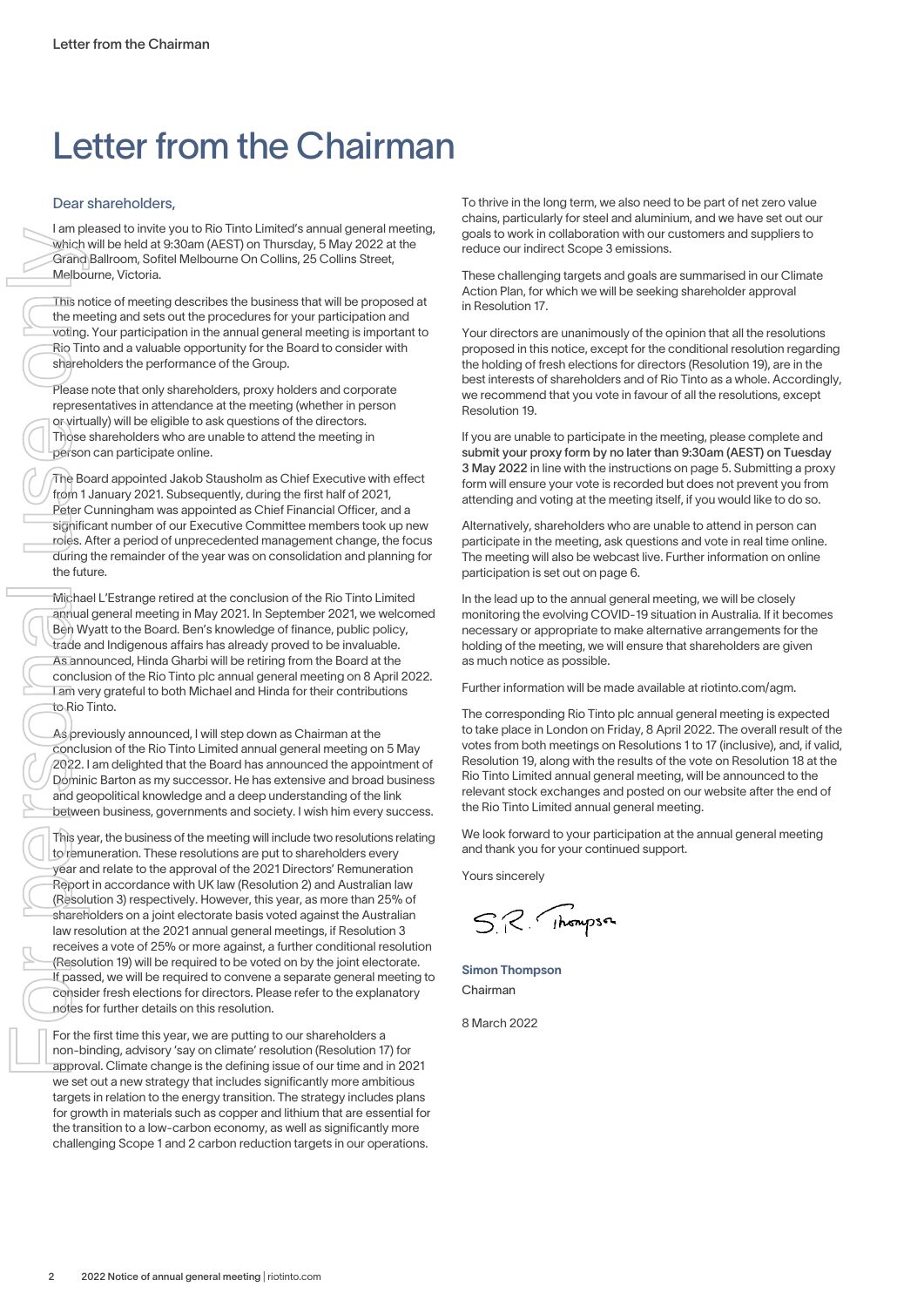# Notice of annual general meeting

Notice is given that the annual general meeting of Rio Tinto Limited (the company) will be held at the Grand Ballroom, Sofitel Melbourne On Collins, 25 Collins Street, Melbourne, Victoria at 9:30am (AEST) on Thursday 5 May 2022, for the purposes set out below:

The Board recommends that shareholders vote FOR Resolutions 1 to 18 and vote AGAINST Resolution 19.

# Resolution 1

## Receipt of the 2021 Annual Report

To receive the financial statements, Strategic Report and the reports of the Directors and auditors for the year ended 31 December 2021.

# Resolution 2

#### Approval of the Directors' Remuneration Report: Implementation Report

To receive and approve the Directors' Remuneration Report: Implementation Report for the year ended 31 December 2021, as set out in the 2021 Annual Report on pages 160-164 and 171-198, comprising the Annual Statement by the Remuneration Committee Chair and the Implementation Report (together, the Implementation Report).

*This resolution is advisory, and is required for UK law purposes.*

# Resolution 3

### Approval of the Directors' Remuneration Report

To approve the Directors' Remuneration Report for the year ended 31 December 2021, as set out in the 2021 Annual Report on pages 160-198.

*This resolution is advisory, and is required for Australian law purposes.*

## Resolution 4

To elect Dominic Barton BBM as a director

# Resolution 5

To elect Peter Cunningham as a director

## Resolution 6

To elect Ben Wyatt as a director

# Resolution 7

To re-elect Megan Clark AC as a director

# Resolution 8 To re-elect Simon Henry as a director

# Resolution 9

To re-elect Sam Laidlaw as a director

# Resolution 10

To re-elect Simon McKeon AO as a director

# Resolution 11

To re-elect Jennifer Nason as a director

# Resolution 12

To re-elect Jakob Stausholm as a director

# Resolution 13

To re-elect Ngaire Woods CBE as a director

# Resolution 14

### Re-appointment of auditors

To re-appoint KPMG LLP as auditors of Rio Tinto plc to hold office until the conclusion of Rio Tinto's 2023 annual general meetings.

# Resolution 15

Remuneration of auditors

To authorise the Audit Committee to determine the auditors' remuneration.

# Resolution 16

Authority to make political donations

To authorise Rio Tinto plc, and any company which is a subsidiary of Rio Tinto plc at the time this resolution is passed or becomes a subsidiary of Rio Tinto plc at any time during the period for which this resolution has effect, to:

- (a) make donations to political parties and independent election candidates;
- (b) make donations to political organisations other than political parties; and
- (c) incur political expenditure,

provided that in each case any such donations or expenditure made by Rio Tinto plc or a subsidiary of Rio Tinto plc shall not exceed £50,000 per company, and that the total amount of all such donations and expenditure made by all companies to which this authority relates shall not exceed £100,000.

This authority shall expire at the close of the annual general meeting of Rio Tinto Limited held in 2023 (or, if earlier, at the close of business on 7 July 2023).

# Resolution 17

### Climate Action Plan

To approve Rio Tinto Group's Climate Action Plan, as set out on pages 16 and 17 of the company's "Our Approach to Climate Change 2021" Report.

*This resolution is advisory.*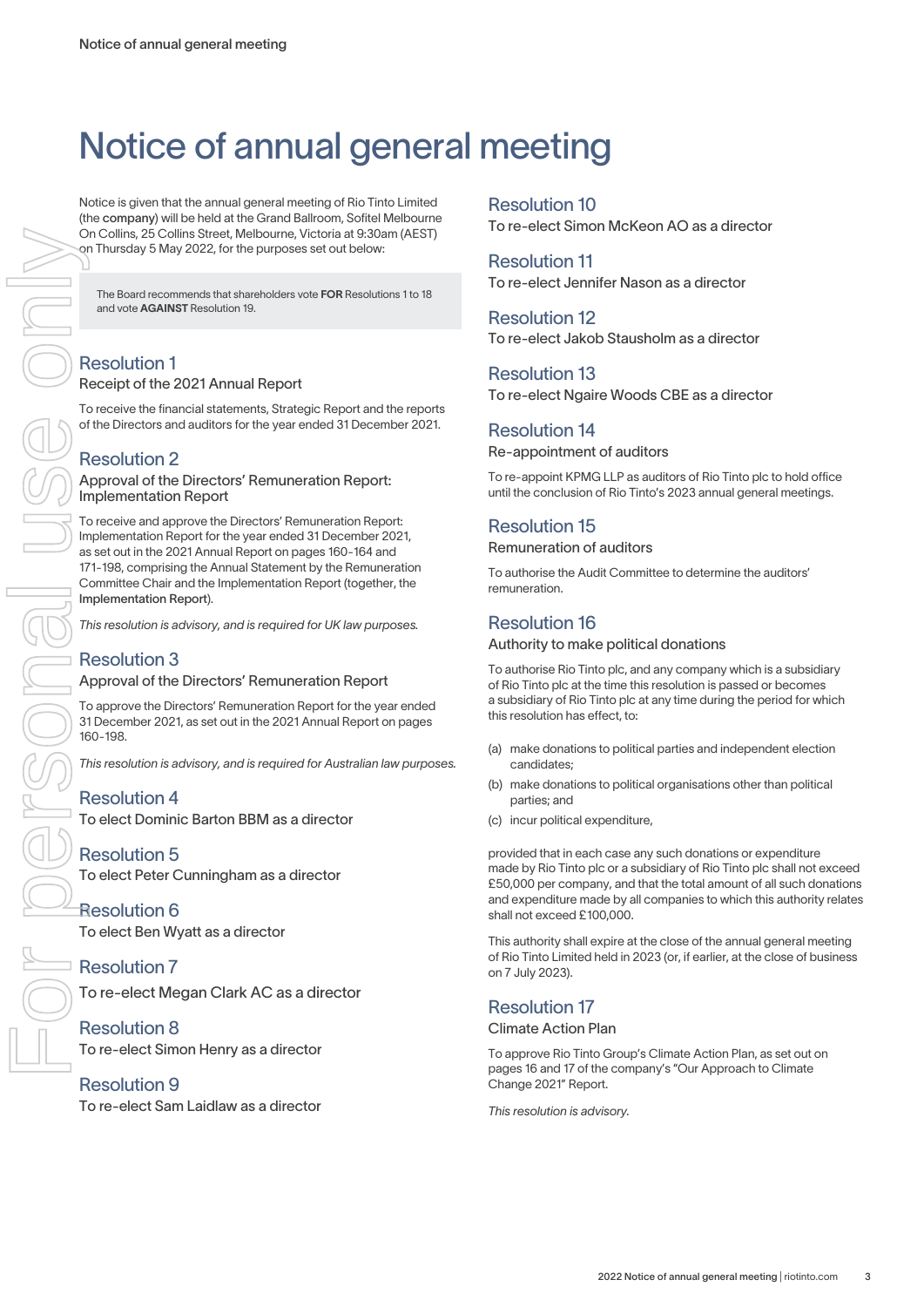# Resolution 18

### Renewal of off-market and on-market share buy-back authorities

To pass the following resolution as a special resolution:

That approval is hereby given to buy-backs by Rio Tinto Limited of fully paid ordinary shares in Rio Tinto Limited (Ordinary Shares) in the period following this approval until (and including) the date of the Rio Tinto Limited 2023 annual general meeting or 4 May 2023 (whichever is the later) or, if earlier, the date on which shareholders next give approval to buy-backs by Rio Tinto Limited of fully paid Ordinary Shares:

(a) under one or more off-market buy-back tender schemes in accordance with the terms described in the explanatory notes that accompany this notice (the **Buy-Back Tenders**); and/or

(b) pursuant to on-market buy-backs by Rio Tinto Limited in accordance with the Listing Rules of the Australian Securities Exchange.

but only to the extent that the number of Ordinary Shares bought back pursuant to the authority in this resolution, whether under any Buy-Back Tenders or pursuant to any on-market buy-backs, does not in that period exceed 55.6 million Ordinary Shares.

The Board recommends that shareholders vote **AGAINST** Resolution 19.

# Resolution 19

Resolution to hold a meeting for fresh election of directors (conditional item).

Subject to and conditional on at least 25% of the votes validly cast on Resolution 3 (Approval of the Directors' Remuneration Report for the year ended 31 December 2021) being cast against the approval of the report,

- (a) to hold an extraordinary general meeting of the company (the spill meeting) within 90 days of the passing of this resolution;
- (b) all the directors in office when the resolution to make the Directors' Report for the financial year ended 31 December 2021 was passed (other than the Chief Executive) and who remain in office at the time of the spill meeting, cease to hold office immediately before the end of the spill meeting; and
- (c) resolutions to appoint persons to offices that will be vacated immediately before the end of the spill meeting are put to the vote at the spill meeting.

*This resolution is only required to be put to the meeting if at least 25% of the votes validly cast on Resolution 3 are against that resolution. However, as a consequence of Rio Tinto's Dual Listed Companies (*DLC*) structure, given the results of Resolution 3 will not be known at the time of the meeting, a poll will be taken on this resolution regardless. See the Explanatory Notes for further information on this resolution.*

#### Note:

In accordance with Rio Tinto's DLC structure, as Joint Decision Matters, Resolutions 1 to 17 (inclusive) and Resolution 19, will be voted on by Rio Tinto plc and Rio Tinto Limited shareholders as a joint electorate. Resolution 18 will be voted on by Rio Tinto Limited shareholders only.

Resolutions 1 to 17 (inclusive) and Resolution 19 will be proposed as ordinary resolutions and Resolution 18 will be proposed as a special resolution.

By order of the Board

Tim Paine Joint Company Secretary

Level 7, 360 Collins Street Melbourne Victoria 3000

8 March 2022

Silley

Steve Allen Joint Company Secretary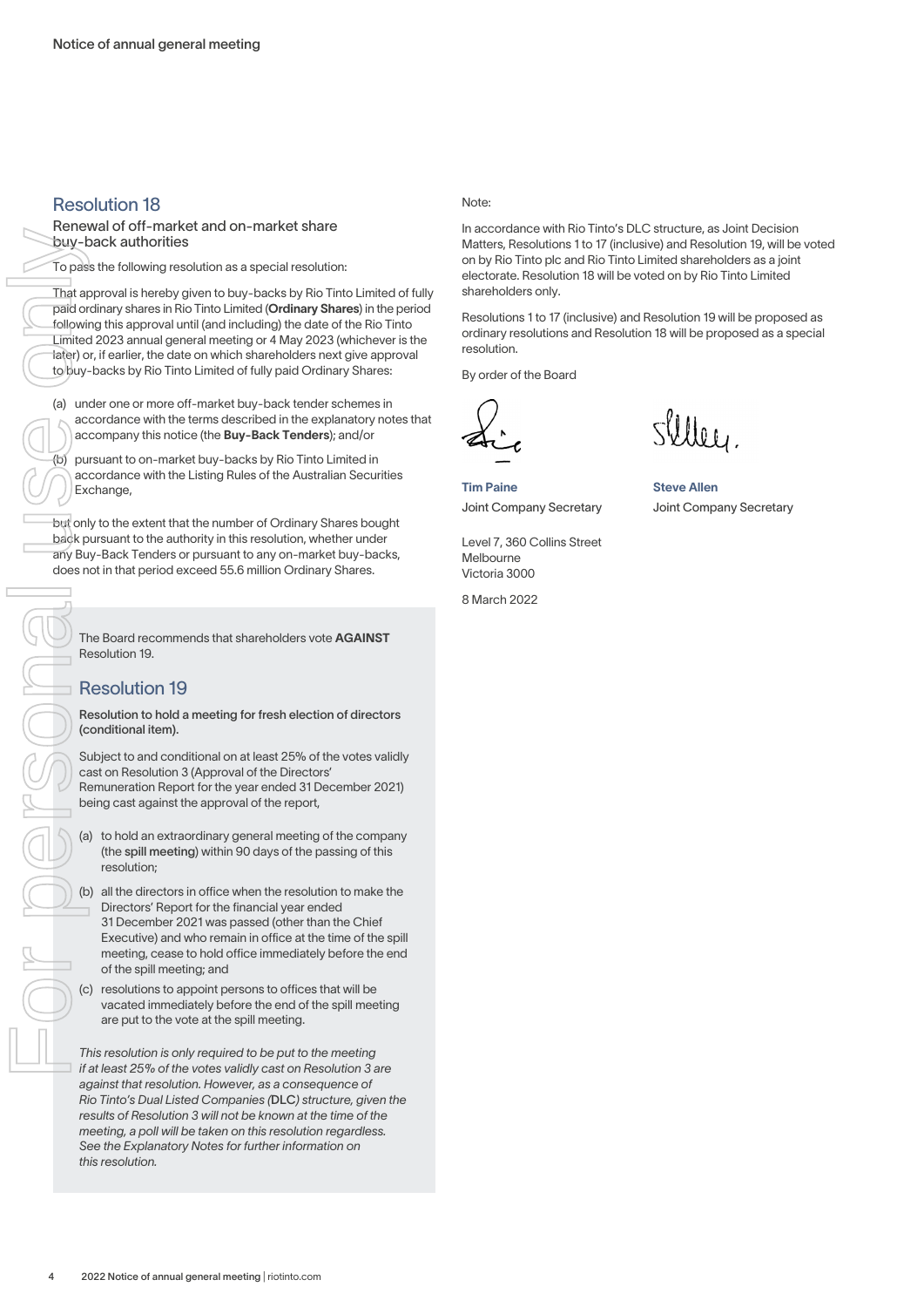# Further information about the meeting

# Shareholders entitled to vote

For the purposes of the Corporations Act 2001 (the Corporations Act), Rio Tinto Limited has determined that securities of Rio Tinto Limited that are quoted securities at 7:00pm (AEST) on Tuesday, 3 May 2022 will be taken, for the purposes of the meeting, to be held by the persons who held them at that time.

### Voting exclusions Resolutions 2, 3 and 19

Rio Tinto will disregard any votes cast on Resolutions 2, 3 and 19:

– by or on behalf of any person named in the Remuneration Report for the year ended 31 December 2021 as a member of key management personnel (KMP) (as defined in the Corporations Act), or their closely related parties, regardless of the capacity in which the vote is cast; and

– as a proxy by a person who is a member of KMP at the date of the meeting or their closely related parties,

unless the vote is cast as proxy for a person entitled to vote on Resolutions 2, 3 or 19:

- in accordance with a direction in the proxy form; or
- by the chairman of the meeting pursuant to an express authorisation to exercise the proxy.

# Voting by proxy

A shareholder entitled to attend and vote at the meeting is entitled to appoint up to two proxies. A proxy need not be a shareholder of Rio Tinto Limited.

If a shareholder appoints two proxies, the shareholder may specify the proportion or number of votes each proxy is appointed to exercise. If no proportion or number is specified, each proxy may exercise half the shareholder's votes. Fractions of votes will be disregarded. The proxy form contains instructions for appointing two proxies.

## Directing your proxy how to vote

If a shareholder wishes to indicate how their proxy should vote, mark the appropriate boxes on the proxy form. If the shareholder directs the proxy how to vote on a resolution, and the proxy decides to vote as proxy on that resolution, the proxy must vote the way specified (subject to the other provisions of this notice, including the voting exclusions noted above).

If proxy is not directed, then the proxy may vote or abstain as he or she decides (subject to the other provisions of this notice, including the voting exclusions noted above).

### Chairman as proxy

If an appointed proxy does not attend the meeting or a proxy form is returned which does not contain the name of the proxy, the chairman of the meeting will be taken to have been appointed as the proxy. If a shareholder specifies the way to vote on a resolution and the proxy defaults to the chairman of the meeting, the chairman must vote the proxy as directed.

If the chairman of the meeting is appointed, or taken to be appointed, as a proxy and the shareholder does not direct the proxy how to vote, then by completing and returning the proxy form, the shareholder will be expressly authorising the chairman to vote as the chairman sees fit, even though the Resolutions 2, 3 and 19 are connected directly or indirectly with the remuneration of a member of KMP.

## Voting intention of the chairman

The chairman of the meeting intends to exercise all undirected proxies in favour of the resolutions, other than Resolution 19, in respect of which the chairman intends to vote all undirected proxies against the resolutions.

# Proxy lodgement

Shareholders can lodge their proxy forms online at [www.investorvote.com.au](https://www.investorvote.com.au/Login) and follow the prompts. To use this facility you will need your Shareholder Reference Number (SRN) or Holder Identification Number (HIN), postcode and control number as shown on the proxy form. You will be taken to have signed the proxy form if you complete the instructions on the website by 9:30am (AEST) on Tuesday, 3 May 2022.

If using the proxy form mailed to you, the proxy form, together with any power of attorney or authority under which it is signed, must be received by Rio Tinto Limited's share registry at Computershare Investor Services Pty Ltd, GPO Box 242, Melbourne, Victoria, 3001, or Yarra Falls, 452 Johnston Street, Abbotsford, Victoria, 3067 or at Rio Tinto Limited's registered office or by facsimile to 1800 783 447 (within Australia) or +61 39473 2555 (outside Australia), by 9:30am (AEST) on Tuesday, 3 May 2022.

For intermediary online subscribers only (custodians), please visit [www.intermediaryonline.com](https://www.intermediaryonline.com/Login.aspx) to submit your proxy.

# Voting arrangements under the dual listed companies structure

The voting arrangements for shareholders under the Group's DLC structure are explained in the Shareholder information section in the 2021 Annual Report.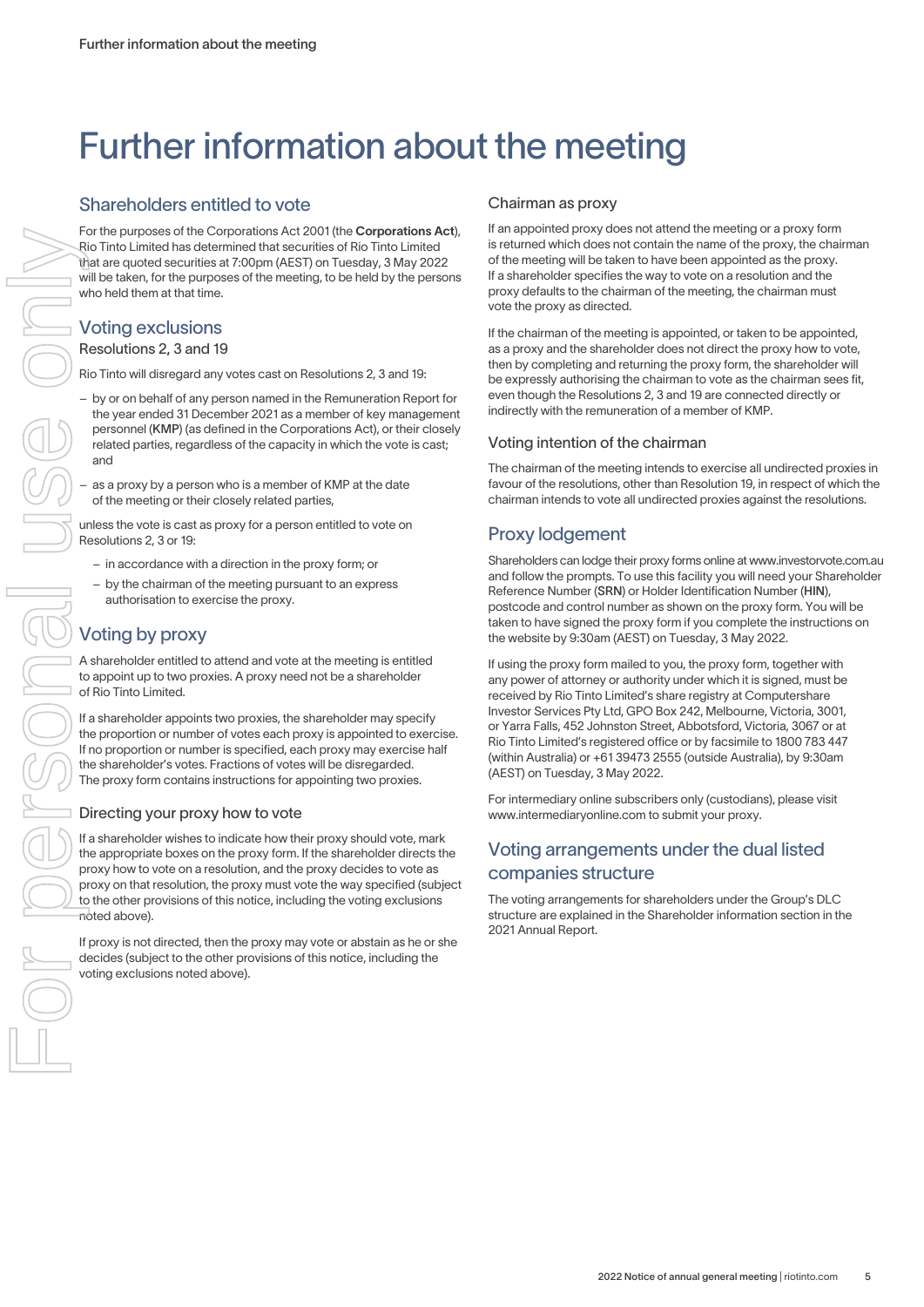# Discussion and asking questions

Shareholders eligible to vote at this meeting may submit written questions to the auditors, KPMG, to be answered at the meeting, provided the question is relevant to the content of the auditors' report or the conduct of the audit of the financial report for the year ended 31 December 2021.

Shareholders may also pre-submit written questions to the company.

All written questions must be received by no later than 5:00pm (AEST) on Thursday, 28 April 2022. Written questions can be submitted online at www.investorvote.com.au or sent to Computershare Investor Services Pty Ltd, GPO Box 242, Melbourne, Victoria, 3001, or Yarra Falls, 452 Johnston Street, Abbotsford, Victoria, 3067 or Rio Tinto Limited's registered office or by facsimile to 1800 783 447 (within Australia) or +61 39473 2555 (outside Australia). Since the material of vecta string many comparison to the authors, KPMG, to be answered of the conduct of the conduct of the conduct of the financial report of all personable of the conduct of the conduct of the conduct of

# Webcast and photography

The annual general meeting will be webcast live and can be accessed at riotinto.com/agm.

The live webcast may include the question and answer sessions with shareholders as well as background footage of those in attendance. Photographs may also be taken at the meeting and published in the media or used in future Rio Tinto publications. If you attend the annual general meeting in person you may be included in the webcast recording and photographs.

# Online participation

Shareholders who are unable to attend in person can participate in the meeting, view and listen to proceedings, ask written and audio questions and vote in real time online.

To access the meeting, visit [web.lumiagm.com/340804392](https://web.lumiagm.com/#/340804392) on your computer, tablet or smartphone.

You will need the latest version of Chrome, Safari, Edge or Firefox. Please ensure your browser is compatible.

Meeting ID for the annual general meeting is: 340-804-392

Your username is your Shareholder Reference Number (SRN) or Holder Identification Number (HIN).

Your password is your postcode registered on your holding if you are an Australian shareholder. For overseas shareholders it is your three letter country code. The list of country codes will be available at [riotinto.com/agm](https://www.riotinto.com/invest/shareholder-information/annual-general-meetings).

Appointed proxies: To receive your username and password to participate in the meeting, please contact Computershare Investor Services on +61 3 9415 4024 (in the hour prior to the meeting starting) to obtain your unique username and password.

Guests: Guests can access the live meeting webcast at [web.lumiagm.com/340804392.](https://web.lumiagm.com/#/340804392)

Online registration will open at 8:30am (AEST), on Thursday, 5 May 2022 (one hour before the meeting).

For the best shareholder experience, Rio Tinto recommends using a computer to access the Lumi website.

Further details on accessing Lumi and joining the meeting, asking questions and voting, including the online user guide, will be made available prior to the meeting at [riotinto.com/agm.](https://www.riotinto.com/invest/shareholder-information/annual-general-meetings)

# Alternate arrangements

In the lead up to the annual general meeting, Rio Tinto will be closely monitoring the COVID-19 situation in Australia. If it becomes necessary or appropriate to make alternative or supplementary arrangements to hold the meeting, shareholders will be given as much notice as possible. Information relating to alternate arrangements will be communicated to shareholders by announcement to ASX and published at [riotinto.com/agm.](https://www.riotinto.com/invest/shareholder-information/annual-general-meetings)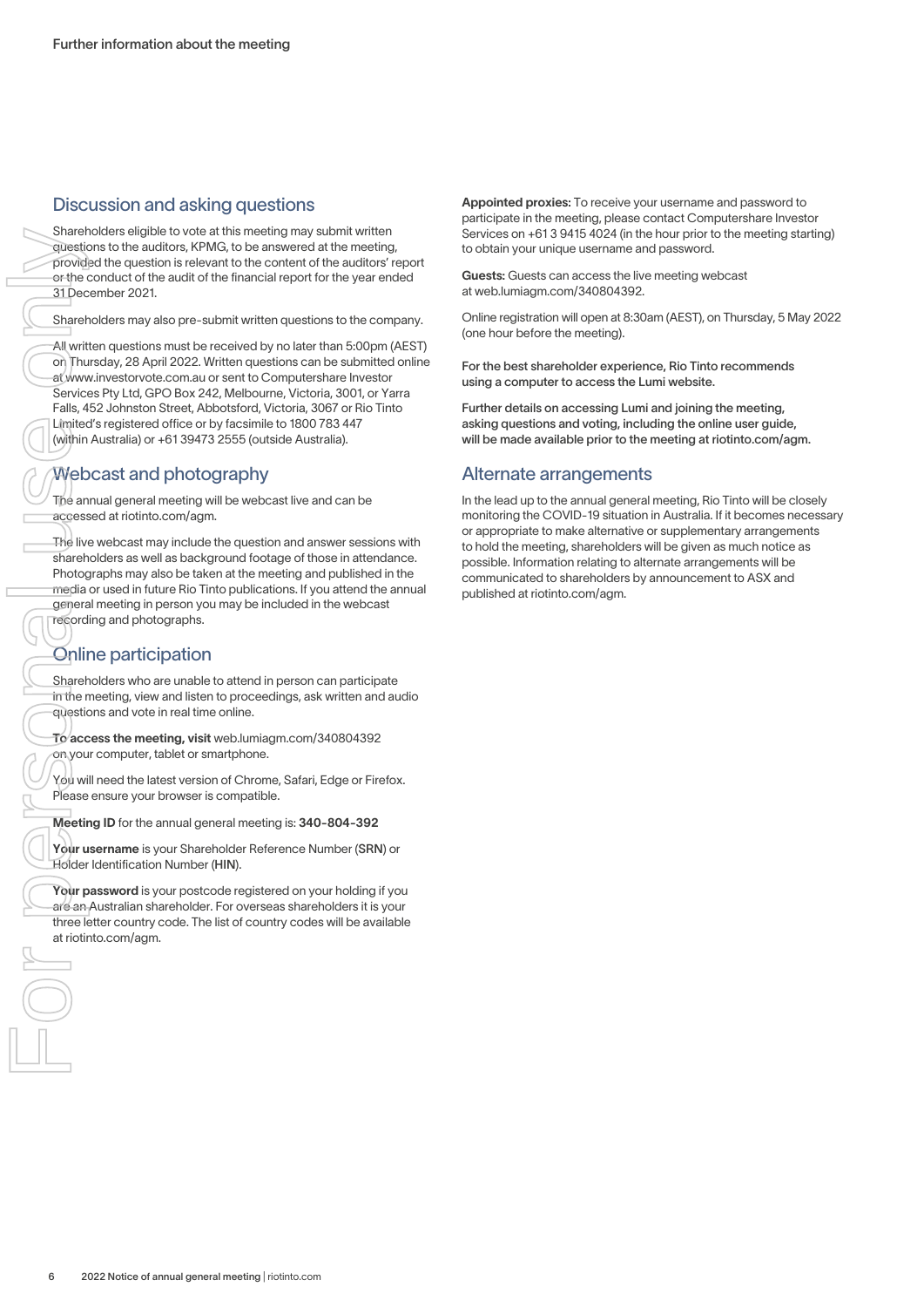# Explanatory notes to the resolutions

# Resolution 1

# Receipt of the 2021 Annual Report

The directors are required by company law to present the 2021 Annual Report comprising the 2021 financial statements, the Strategic Report, the Directors' Report and the Auditors' Report to the annual general meeting (AGM). These can be accessed at [riotinto.com/annualreport.](https://www.riotinto.com/invest/reports/annual-report)

# Resolution 2

### Approval of the Directors' Remuneration Report: Implementation Report

The Implementation Report for the year ended 31 December 2021, comprising the Annual Statement by the Remuneration Committee Chair and the Implementation Report, is set out on pages 160-164 and 171-198 of the 2021 Annual Report.

The Implementation Report describes the remuneration arrangements in place for each Executive Director, other members of the Executive Committee and the Non-Executive Directors (including the Chairman) during 2021. The Annual Statement from the Remuneration Committee Chair provides context to the 2021 remuneration outcomes, together with information to help shareholders understand what the executives were paid in relation to the financial year of 2021.

This resolution is advisory and is required for UK law purposes.

# Resolution 3

## Approval of the Directors' Remuneration Report

The Directors' Remuneration Report for the year ended 31 December 2021 consists of the Annual Statement by the Remuneration Committee Chair, the Remuneration at a Glance, the Remuneration Policy and the Implementation Report. The Remuneration Report is set out on pages 160-198 of the 2021 Annual Report.

At the AGMs last year, although our Remuneration Policy received strong support (96.8% vote in favour), shareholders registered significant concerns about the treatment of departing executives in light of the tragic events at Juukan Gorge. This resulted in a significant vote against the 2020 Remuneration Report (60.8% against) under the resolution required for Australian law purposes, which in turn constituted a 'first strike' for Rio Tinto under Australian law.

In the period leading into the 2021 AGMs and thereafter, the Remuneration Committee had engaged extensively with shareholders and proxy advisers to explain the rationale for the decisions reached in 2021 and, importantly, to listen to feedback. The new Policy approved in 2021 included an expanded scope for the application of malus and clawback, and also incorporated ESG targets in the short-term incentive plan (STIP).

The Committee also considered it appropriate to articulate in more detail the rules and principles guiding the exercise of discretion in our new Policy. As a result, the following two additional changes have been made following the 2021 AGMs:

- A Consequence Management Framework was established comprising a series of questions to be considered by the Committee in the context of exercising its discretion on future malus and clawback adjustments to variable pay outcomes; and
- The leaver provisions in our Equity Incentive Plan (EIP) rules were adjusted prospectively for future long-term awards. Previously the presumption under the EIP was that leavers would retain their long-term awards, except in certain ineligible leaver circumstances. For future awards, the rules have been amended so that the presumption is that a leaver's EIP awards will lapse, unless the Committee determines that eligible leaver status should apply.

Further detail on the Committee's response to the 'first strike' is set out on pages 163-164 of the 2021 Annual Report.

Under the Australian Corporations Act, Rio Tinto will receive a 'second strike' if 25% or more of the votes validly cast on Resolution 3 (Approval of the 2021 Directors' Remuneration Report) are cast against that resolution. As Resolution 3 is being put as a Joint Decision resolution under Rio Tinto's DLC structure, the result will be determined by the joint electorates of shareholders at the 2022 Rio Tinto plc and Rio Tinto Limited AGMs. For the consequences of a 'second strike', refer to the Explanatory notes to Resolution 19 on page 15.

This resolution is advisory and is required for Australian law purposes.

# Resolutions 4–13

# Election and re-election of directors

The Board has adopted a policy, whereby all directors are required to seek re-election by shareholders on an annual basis. Accordingly, all directors will retire and offer themselves for re-election except Peter Cunningham, Ben Wyatt and Dominic Barton (as described below) who are seeking election for the first time and Hinda Gharbi and Simon Thompson, who have indicated their intention to retire at the conclusion of the Rio Tinto plc AGM on 8 April 2022 and the Rio Tinto Limited AGM on 5 May 2022, respectively. All of the directors seeking election or re-election have been subject to a formal performance evaluation, as described in the Governance Report in the 2021 Annual Report. Based on that evaluation, it is considered that each director continues to be effective and their contribution supports the long-term sustainable success of the company. Each director demonstrates the level of commitment required in connection with their role and the needs of the business (including making sufficient time available for Board and committee meetings and other duties).

The skills and experience of each director, which can be found below and on pages 134-135 of the 2021 Annual Report, demonstrate why their contribution is, and continues to be, important to Rio Tinto's long-term sustainable success.

As announced in 2021, Rio Tinto appointed Peter Cunningham as the Chief Financial Officer and an Executive Director with effect from 17 June 2021, Ben Wyatt as an independent Non-Executive Director with effect from 1 September 2021, and Dominic Barton as an independent Non-Executive Director with effect from 4 April 2022. If elected, Dominic Barton will succeed Simon Thompson as the company's Chair following Simon Thompson's retirement at the conclusion of the Rio Tinto Limited AGM on 5 May 2022.

The Board has also adopted a framework on directors' independence and is satisfied that each Non-Executive Director standing for election or re-election at the meeting is independent in accordance with this framework.

Biographical details in support of each director's election or re-election are provided below. In addition, the committees on which each of the Non-Executive Directors serve are shown on pages 134-135 of the 2021 Annual Report.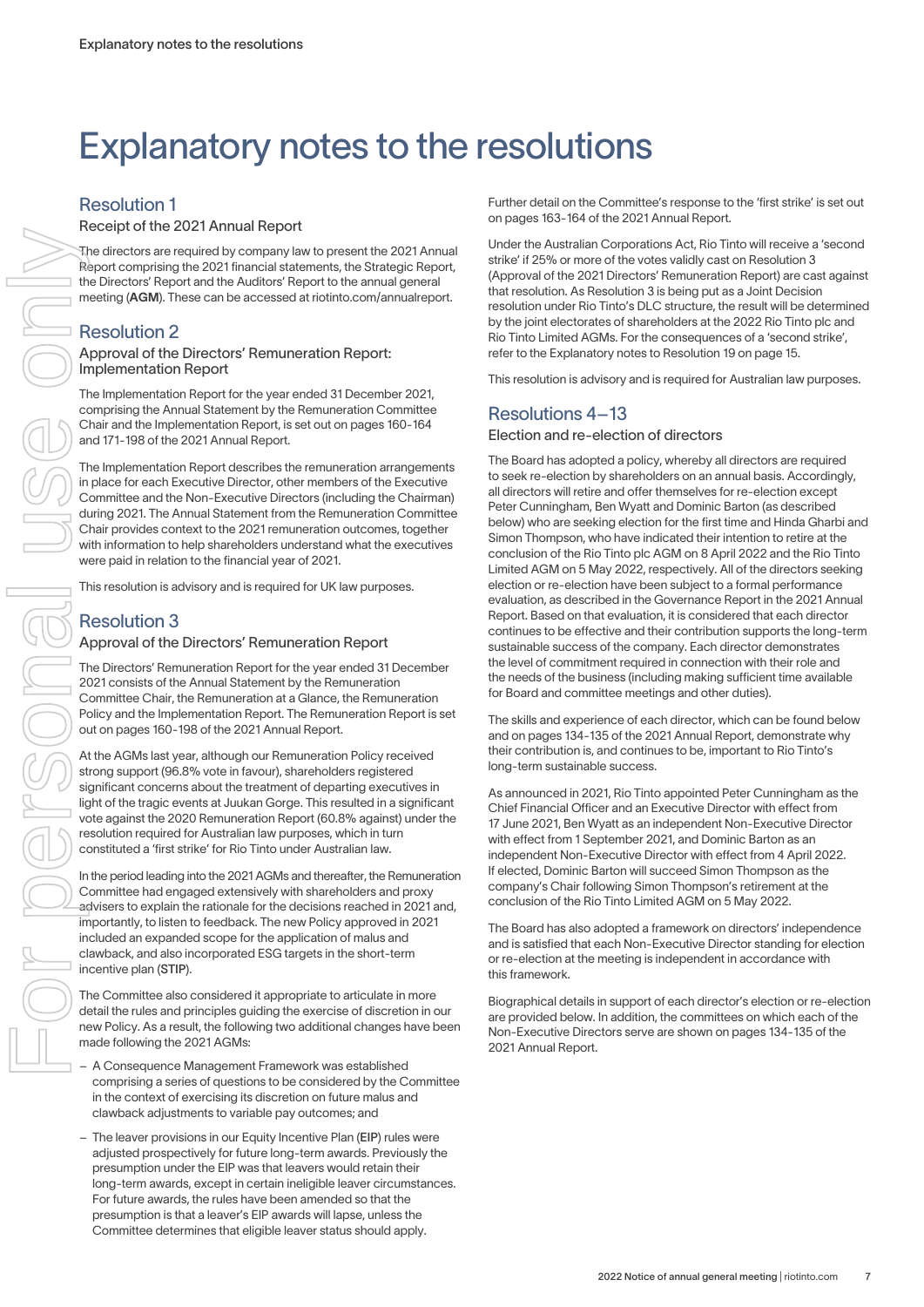## Dominic Barton BBM

Chair-designate, Independent Non-Executive Director, BA (Hons), M.Phil, Age 59. Appointment from April 2022; Chair from May 2022.

### Skills and experience:

Dominic spent over 30 years at McKinsey & Company, including nine years as the Global Managing Partner. Most recently, he served as Canada's Ambassador to China. Dominic brings a wealth of global business experience, as well as a deep insight of geopolitics, corporate sustainability and governance. Dominic was previously Chair of Teck Resources, from 2018 to 2019, and, in 2019, served as a Non-Executive Director at Singtel Group and Investor AB.

### Current external appointments:

Chancellor of the University of Waterloo.

Dominic is recommended for election.

# Peter Cunningham

Chief Financial Officer, BA (Hons), Chartered Accountant (England and Wales). Age 55. Appointed Interim Chief Financial Officer from January 2021; Chief Financial Officer from June 2021.

### Skills and experience:

As Chief Financial Officer, Peter brings extensive commercial expertise from working across the Group in various geographies. He is strongly focused on the decarbonisation of our assets, investing in the commodities essential for the energy transition and delivering attractive returns to shareholders whilst maintaining financial discipline.

After nearly three decades with Rio Tinto, Peter has held a number of senior leadership roles, including Group Controller, Chief Financial Officer – Organisational Resources, Global Head of Health, Safety, Environment & Communities, Head of Energy and Climate Strategy, and Head of Investor Relations.

### Current external appointments:

None

Peter is recommended for election.

# Ben Wyatt

Independent Non-Executive Director, BA, LLB, MSc. Age 47. Appointed September 2021.

### Skills and experience:

Ben had a prolific career in the Western Australian Parliament, before retiring in March 2021. He held a number of ministerial positions and became the first Indigenous treasurer of an Australian parliament. His extensive knowledge of public policy, finance, international trade and Indigenous affairs brings valuable insight and adds to the depth of knowledge on the Board. Ben was previously an officer in the Australian Army and went on to have a career in the legal profession as a barrister and solicitor. Computerion (and the person of annual general meeting and person of an annual general meeting and experience.<br>
Skills and experience.<br>
Computerion and the personal method Managing Partner. Most recommend the personal secon

### Current external appointments:

Non-Executive Director of Woodside Petroleum Ltd since June 2021.

Ben is recommended for election.

## Megan Clark AC

Independent Non-Executive Director, BSc, PhD. Age 63. Appointed November 2014. Chair of the Sustainability Committee.

#### Skills and experience:

Megan's experience in the mining and metals industry and in science, research and technology brings valuable insights on sustainable development and innovation to the Board. Previously, she was Head of the Australian Space Agency and Chief Executive of the Commonwealth Scientific and Industrial Research Organisation (CSIRO). Following mining and exploration roles with Western Mining Corporation, Megan was a Director at N M Rothschild and a Vice President Technology at BHP. Megan received the Australian Academy of Science Medal in 2019.

### Current external appointments:

Non-Executive Director of CSL Limited since 2016 and Chair of the Advisory Board of the Australian Space Agency.

Megan is recommended for re-election.

### Simon Henry

Independent Non-Executive Director, MA, FCMA. Age 60. Appointed April 2017. Chair of the Audit Committee.

### Skills and experience:

Simon has significant experience in global finance, corporate governance, mergers and acquisitions, international relations, and strategy. He draws on over 30 years' experience at Royal Dutch Shell plc, where he was Chief Financial Officer between 2009 to 2017.

### Current external appointments:

Independent Director of PetroChina Company Limited since June 2017, Senior Independent Director of Harbour Energy plc since March 2021, member of UK Defence Board, member of the Advisory Board of the Centre for European Reform, and member of the Advisory Panel of the Chartered Institute of Management Accountants (CIMA).

Simon is recommended for re-election.

### Sam Laidlaw

Independent Non-Executive Director, MA, MBA. Age 66. Appointed February 2017; Senior Independent Director from May 2019. Chair of the Remuneration Committee.

#### Skills and experience:

Sam has more than 30 years' experience of long-cycle, capitalintensive industries in which safety, the low-carbon transition and stakeholder management are critical. Sam has held a number of senior roles in the energy industry, including as CEO of both Enterprise Oil plc and Centrica plc. He was also a member of the UK Prime Minister's Business Advisory Group.

### Current external appointments:

Chairman of Neptune Energy Group Holdings Ltd, Chairman of the National Centre of Universities & Business, board member of Oxford Saïd Business School and advisory board member of the Smith School of Enterprise and Environment.

Sam is recommended for re-election.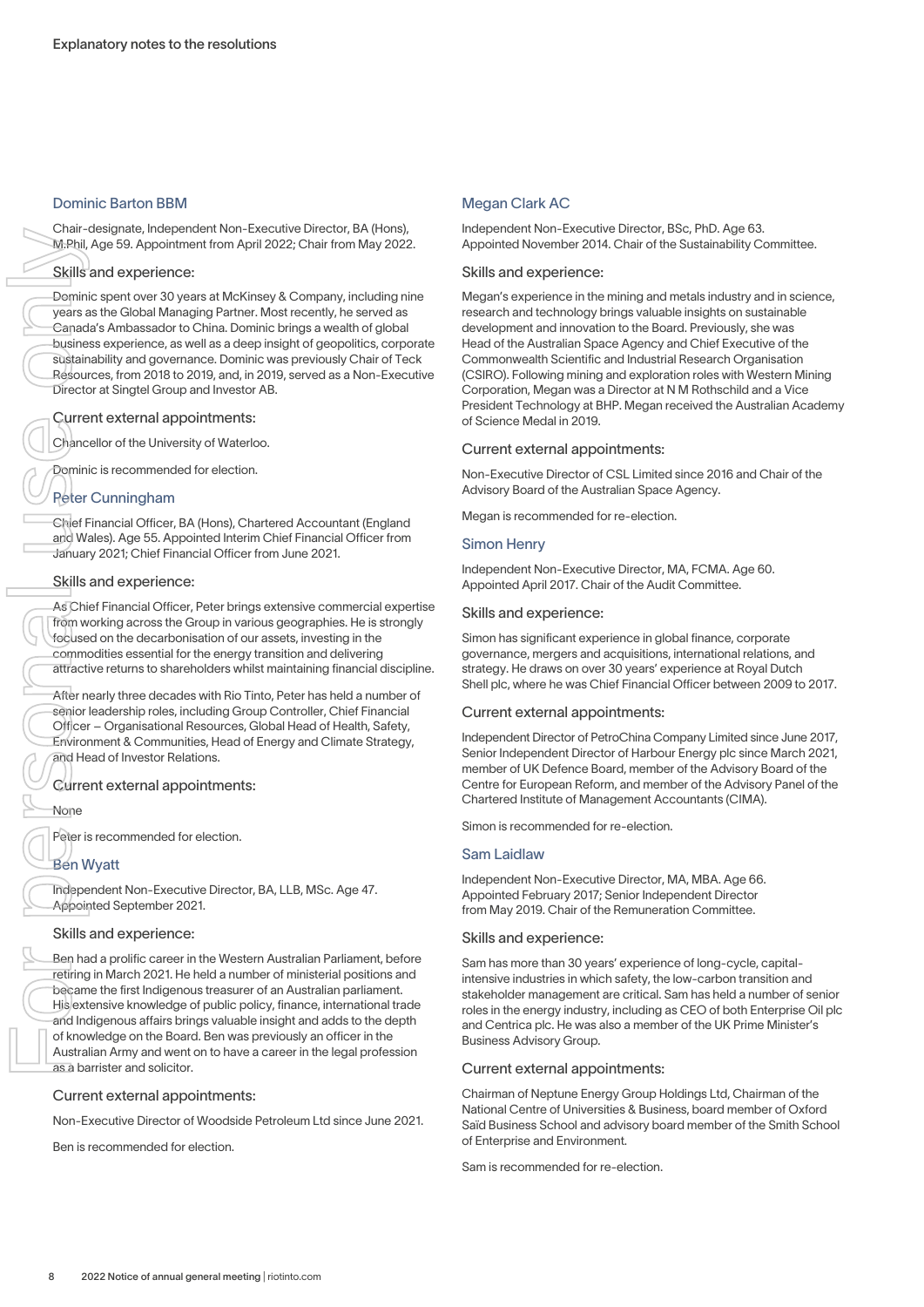## Simon McKeon AO

Independent Non-Executive Director, BCom, LLB, FAICD. Age 66. Appointed January 2019; Senior Independent Director, Rio Tinto Limited from September 2020.

### Skills and experience:

Simon brings insights into sectors including financial services, the law, government and charities. He practised as a solicitor before working at Macquarie Group for 30 years, including as Executive Chairman of its business in Victoria, Australia. Simon served as Chairman of AMP Limited, MYOB Limited and the Commonwealth Scientific and Industrial Research Organisation (CSIRO) and was the first President of the Australian Takeovers Panel. Simon is the designated Non-Executive Director for workforce engagement.

Current external appointments:

Chancellor of Monash University. Chairman of the Australian Industry Energy Transitions Initiative Steering Group and Non-Executive Director of National Australia Bank Limited since February 2020.

Simon is recommended for re-election.

#### Jennifer Nason

Independent Non-Executive Director, BA, BCom (Hons). Age 61. Appointed March 2020.

### Skills and experience:

Jennifer has over 35 years' experience in corporate finance and capital markets. She is a Global Chairman of Investment Banking at JP Morgan, based in the US, and for the past 20 years, she has led the Technology, Media and Telecommunications global client practice. During her time at JP Morgan, she has also worked in the metals and mining sector team in Australia and co-founded and chaired the Investment Banking Women's Network. She currently sits on JP Morgan's Executive Committee of Global Chairs of Investment Banking.

### Current external appointments:

Board member of the American Australian Association.

Jennifer is recommended for re-election.

#### Jakob Stausholm

Chief Executive, Ms Economics. Age 53. Appointed Chief Financial Officer September 2018; Chief Executive from January 2021.

#### Skills and experience:

As Chief Executive, Jakob brings strategic and commercial expertise, and governance experience, and a strong focus on sustainability, particularly climate change, and a continued focus on capital allocation and delivering returns to shareholders. He is committed to rebuilding trust with communities, Traditional Owners and stakeholders globally, embedding improved operational performance and creating growth options for the Group. Jakob has over 20 years' experience, primarily in senior finance roles, at Maersk Group and Royal Dutch Shell plc including in capital-intensive, long-cycle businesses, as well as in innovative technology and supply chain optimisation. He was also a Non-Executive Director of Woodside Petroleum and Statoil (now Equinor).

#### Current external appointments:

None.

Jakob is recommended for re-election.

### Ngaire Woods CBE

Independent Non-Executive Director, BA/LLB, D.Phil. Age 59. Appointed September 2020.

#### Skills and experience:

Ngaire is the founding Dean of the Blavatnik School of Government, Professor of Global Economic Governance and the Founder of the Global Economic Governance Programme at Oxford University. As a recognised expert in public policy, international development and governance, she has served as an adviser to the African Development Bank, the Asian Infrastructure Investment Bank, the Center for Global Development, the International Monetary Fund and the European Union.

#### Current external appointments:

Vice-Chair of the Governing Council of the Alfred Landecker Foundation and board member of the Mo Ibrahim Foundation, the Van Leer Foundation, and the Schwarzman Education Foundation.

Ngaire is recommended for re-election.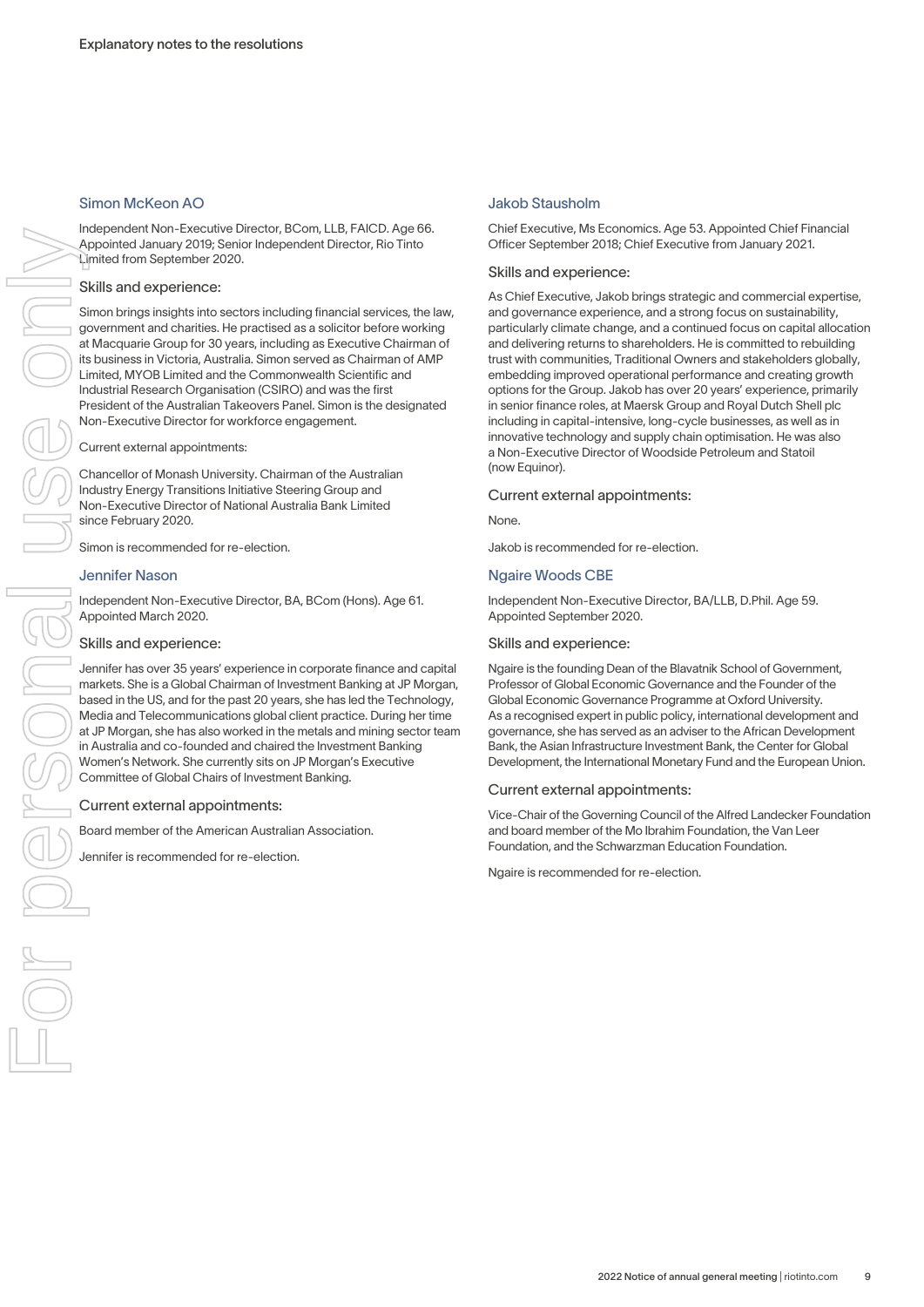# Resolutions 14-15

### Re-appointment and remuneration of auditors

Under UK law, the shareholders are required to approve the appointment of Rio Tinto plc's auditor each year. The appointment runs until the conclusion of Rio Tinto's 2023 AGMs. Under Rio Tinto's **DLC** structure, the appointment of Rio Tinto plc's auditors is a Joint Decision Matter and has therefore been considered by Rio Tinto Limited and Rio Tinto plc shareholders at each AGM since the DLC structure was established in 1995.

On recommendation of the Audit Committee, the Board proposes the re-appointment of Rio Tinto plc's current auditors. KPMG LLP have expressed their willingness to continue in office for a further year. In accordance with UK company law and good corporate governance practice, shareholders are also asked to authorise the Audit Committee to determine the auditors' remuneration.

# Resolution 16

## Authority to make political donations

Under UK law there is a prohibition against making political donations without authorisation of a company's shareholders in a general meeting.

The authority being sought is not proposed or intended to alter Rio Tinto's policy of not making political donations, within the normal meaning of that expression.

However, the definitions of political donation, political expenditure and/or political organisation in the UK Companies Act are defined very widely. Because of this, it may be that some of Rio Tinto's activities could fall within this definition and, without the necessary authorisation, Rio Tinto's ability to communicate its views effectively to political audiences and to relevant interest groups could be inhibited. In particular, the definition of political organisations may extend to bodies such as those concerned with policy review, law reform, the representation of the business community and special interest groups, such as those concerned with the environment.

As a result, the definition may cover legitimate business activities that would not, in the ordinary sense, be considered to be political donations or political expenditure. The authority that the Board is requesting is a precautionary measure to ensure Rio Tinto does not inadvertently breach the UK Companies Act.

In accordance with the United States Federal Election Campaign Act, Rio Tinto provides administrative support for the Rio Tinto America Political Action Committee (PAC). The PAC was created in 1990 and encourages voluntary employee participation in the political process. All Rio Tinto America PAC employee contributions are reviewed for compliance with federal and state law and are publicly reported in accordance with US election laws. The PAC is controlled by neither Rio Tinto nor any of its subsidiaries but instead by a governing board of five employee members on a voluntary basis. In 2021, contributions to Rio Tinto America PAC by 11 employees amounted to US\$8,310.60, and Rio Tinto America PAC donated US\$37,000 in political contributions in 2021. 10 2022 Notice that the material to the control of a periodic method is a control of the Dirich State of Rio Timber 2023 AGM-<br>
Decision Matte and has therefore been considered in the Cinctic control of Rio Timber 2023 AGM

Accordingly, the Directors believe that supporting the authority sought in this resolution is in the interests of shareholders. Any expenditure that may be incurred under this authority will be disclosed in next year's Annual Report. Details of political expenditure by Rio Tinto during the past year are set out on page 202 in the 2021 Annual Report.

Words and expressions used in Resolution 16 that are defined in Part 14 of the UK Companies Act shall have the same meanings for the purposes of Resolution 16.

# Resolution 17

### Climate Action Plan

Resolution 17 is an advisory resolution seeking approval of Rio Tinto's Climate Action Plan (CAP). The CAP is also detailed on pages 16 and 17 of the company's report "Our Approach to Climate Change 2021" available on the Rio Tinto website. The Board is fully aligned with this action plan and believes it will deliver value for our shareholders, our customers and wider society. Voting in favour of this resolution shows support for both the company and how it intends to progress its net zero transition strategy.

This resolution is purely advisory. It is not binding either on shareholders – who are not being asked to take responsibility for approving or objecting to Rio Tinto's CAP, since that lies with the Board and Executive Management – or on the Company. The sole purpose of the vote is to allow Rio Tinto's shareholders to endorse the ambition presented to them. The Board and the management team are committed to ensuring that the CAP will guide the actions of all Group product groups, entities and functions.

We will continue to publish our progress on climate change annually in line with the recommendations of the Task Force on Climate-related Financial Disclosures (TCFD). This will include details of in-year implementation against the CAP and we are committed, as a matter of course in any given year, to regular engagement with shareholders and other stakeholders on our low-carbon transition strategy and its implementation.

In addition to complying with the provisions of the UK Corporate Governance Code where there is a significant vote against, the Company wishes to clarify that if the advisory resolution receives less than 50% in favour, it would hold specific discussions with shareholders and seek information from them about why they did not support the proposed CAP, inform all shareholders about the results of that process and announce its intended measures aimed at taking them into account.

In view of the time horizons contemplated by the CAP, it is proposed that we would hold an advisory vote in relation to the CAP every three years. If we propose significant changes to the plan, we would put the amended plan to an advisory vote at the next AGM. We will revise our approach as appropriate if required by new government law or regulation.

Rio Tinto supports the Paris Agreement and acknowledges that in the Glasgow Climate Pact governments resolved to pursue efforts to limit the global temperature increase to 1.5°C which *"requires rapid, deep and sustained reductions in global greenhouse gas emissions, including reducing global carbon dioxide emissions by 45 per cent by 2030 relative to the 2010 level and to net zero around mid-century, as well as deep reductions in other greenhouse gases".*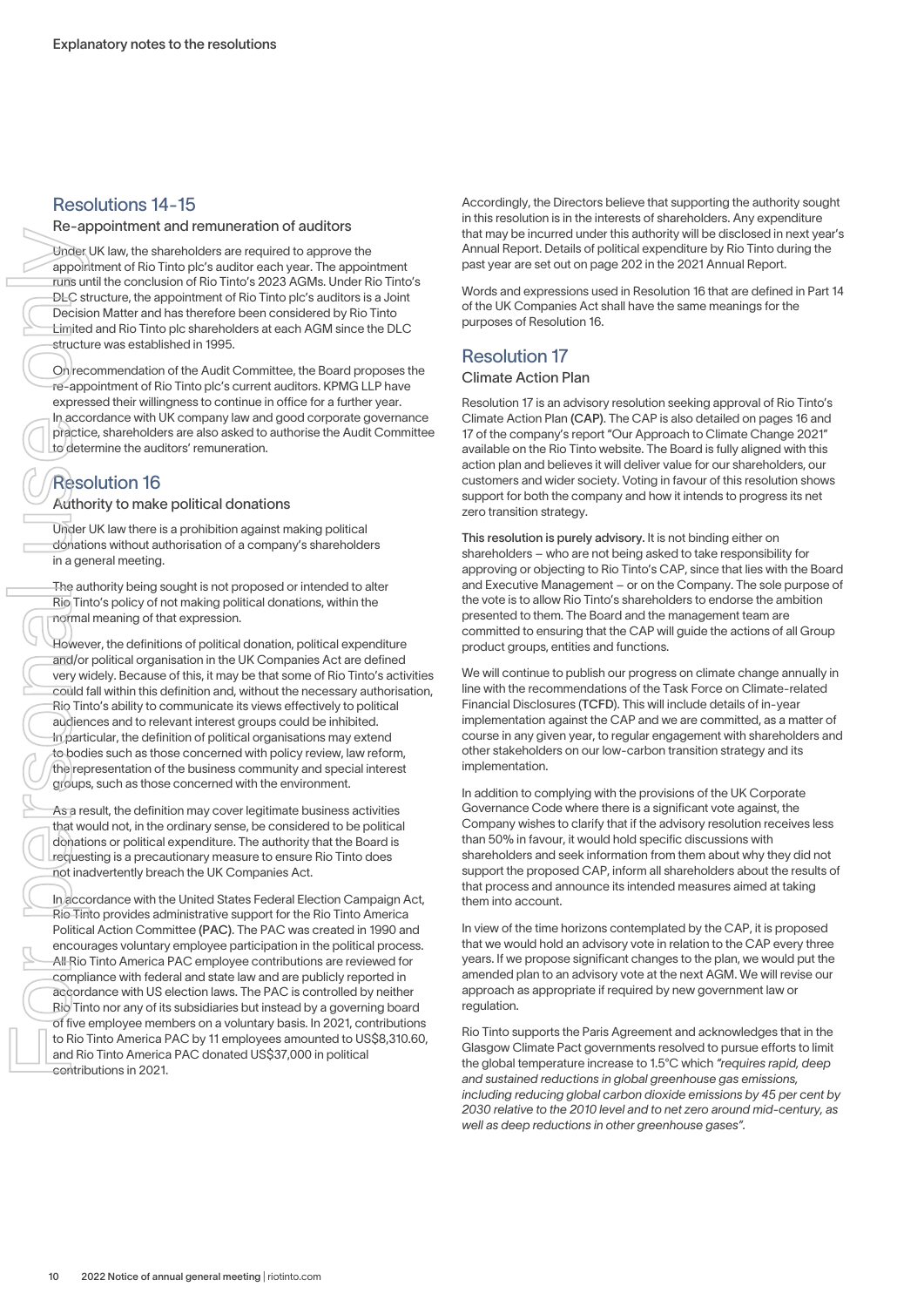Rio Tinto has an important role to play in supporting and enabling the transition to net zero emissions. We intend to do this by decarbonising our own assets, investing in materials that are essential to the net zero transition, and partnering to develop the technologies and products that will enable our customers to decarbonise their own processes.

The CAP sets out our emissions targets, the actions we intend to take to achieve them and our approach to climate-related governance, disclosure, the just transition and climate advocacy. We will continue to build capabilities throughout our company and explore other opportunities to enhance our approach to climate change in future.

We conclude that our Scope 1 and 2 targets for 2030 and our commitment to reach net zero emissions by 2050 are aligned with efforts to limit warming to 1.5°C, which is aligned with the stretch goal of the Paris Agreement. While there is no universal standard for assessing the alignment of targets with the Paris Agreement goals, the basis for our conclusion is provided in the company's "Our Approach to Climate Change 2021" Report.

KPMG has provided assurance over our Scope 1 and 2 target information presented in the company's "Our Approach to Climate Change 2021" Report, including the process to set the target, the alignment with 1.5°C and the roadmap to achieving the target.

Our products are essential enablers of the energy transition and a net zero world. We operate in energy- and carbon-intensive value chains – particularly steel and aluminium production – and are working with our customers on the technologies needed to address the resulting emissions. Steel is a vital material for industry, construction, transportation and low-carbon infrastructure and, with limits to the availability of recyclable steel, our iron ore products have an important future role to play – but we must support our customers as they work to decarbonise steel production.

Our Scope 3 emissions were 554Mt CO<sub>2</sub>e in 2021 (down from 570Mt  $CO<sub>2</sub>e$  in 2020) and around 95% of this is from the processing of iron ore, bauxite and other products by our customers. 94% of these processing emissions take place at our customer facilities in China, South Korea, Japan and other countries that have pledged to be carbon neutral by around mid-century. As our customers start to align with their governments' pledges, we note that about 28% of our iron sales are directly to steel producers that have already set public targets for their Scope 1 and 2 emissions (our Scope 3), and have ambitions to reach net zero by around mid-century.

We acknowledge the desire amongst some of our investors for us to set quantitative targets for Scope 3 emissions reduction. However, we do not believe that we currently have a reasonable or credible basis for committing to such a target. Calculating our Scope 3 emissions at the present time is challenging. We typically rely on generic emissions factors as we do not have access to sufficient customer data on their Scope 1 and 2 emissions, and revising our methodology can result in significant changes in our reported emissions (as was the case for 2021).

As a high proportion of our iron ore customers are state-owned enterprises in China, our ability to influence or control these emissions directly is limited. In the bauxite and alumina value chain, a high proportion of the Scope 3 emissions is from the electricity grid in the countries where our customers operate their smelters. Unlike many other companies in the extractives sector, Rio Tinto does not produce or sell fossil fuels and so cannot rely on product substitution (e.g. from oil to gas to renewables) or the depletion of coal reserves to reduce Scope 3 emissions.

We recognise the need to tackle our Scope 3 emissions, as we fully appreciate that, to thrive in the long term, we need to be part of net zero value chains by the middle of this century. We believe that the best way for Rio Tinto to contribute to the low-carbon transition is to work with our customers to help shape demand from their customers for low-carbon metals and minerals.

We also recognise that we have a role to play to support the development of technologies that can accelerate the transition of the steel sector towards net zero. Our approach is to pursue and support a range of decarbonisation options aligned with the technology pathways highlighted by the Net Zero Steel Initiative (NZSI) analysis, through proactive partnerships with our customers, suppliers, universities and research institutes. We have consolidated these initiatives under six focus areas, with coordination from a dedicated steel decarbonisation team within our Commercial group.

In aluminium, we operate assets across each step of the value chain, and have committed to decarbonise these assets as part of our 1.5°C aligned Group-level targets. In addition, we are actively involved with the International Aluminium Institute (IAI) and the Aluminium Stewardship Initiative (ASI) in the development of a 1.5°C pathway for the aluminium industry as a whole, and we are committed to support the transition. The key steps are broadly defined in the IAI "Aluminium Sector Greenhouse Gas Pathways to 2050" Report published in September 2021 and cover the decarbonisation of electricity and direct emissions as well as a focus on recycling and resource efficiency.

In 2022, we are committing to step up our engagements with our iron ore and bauxite customers, aiming to cover approximately 50% of our total Scope 3 emissions.

Finally, we are working with our suppliers and shipowners to reduce emissions from other parts of our value chain.

The directors retain ultimate responsibility for our strategy.

## Rio Tinto's Climate Action Plan:

The Board is fully aligned with this action plan and believes it will deliver value for our shareholders, our customers and wider society.

#### 1. Scope 1 and 2 emissions targets and roadmap

We have committed to reach net zero by 2050 and have set ambitious interim targets relative to our 2018 equity emissions baseline:

- to reduce greenhouse gas (GHG) emissions by 15% by 2025; and
- to reduce GHG emissions by 50% by 2030.

#### Actions

We will review and update our marginal abatement cost (MAC) curve annually to maintain a comprehensive technical and commercial assessment of our mitigation options. To achieve our 50% reduction target by 2030, we aim to:

- Deploy solar and wind renewables at scale:
	- Install 1GW renewables to support supply to our Pilbara iron ore operations; and
	- Work with state and federal governments, power companies, and renewable developers to dramatically increase renewables generation in eastern Australia, aiming to develop green repowering solutions for the Boyne Island and Tomago smelters.
- Advance the abatement projects in our MAC curve such as the deployment of zero emissions trucks and the use of hydrogen at our alumina refineries;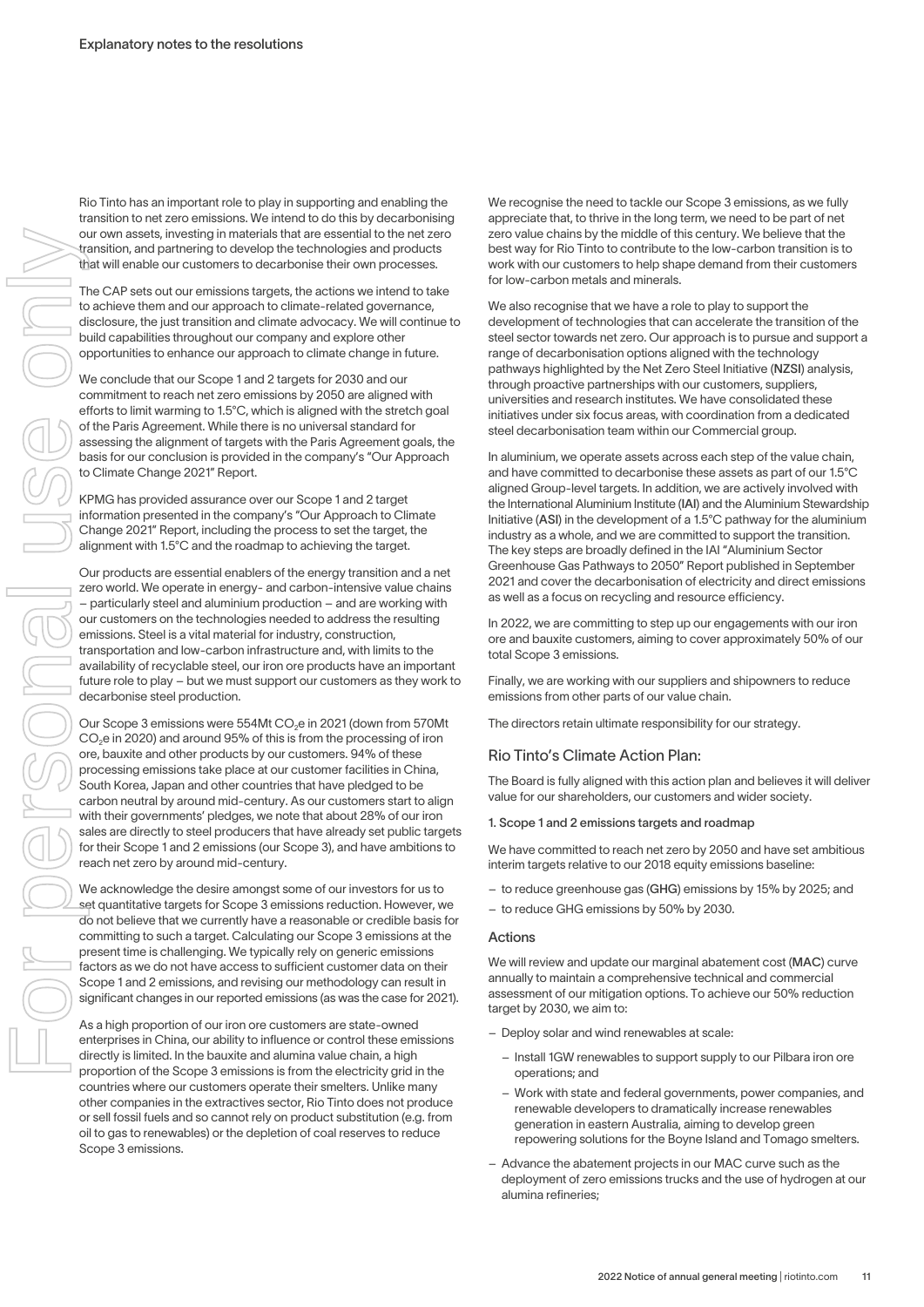– Use a  $$75/t$  CO<sub>2</sub>e internal carbon price to incentivise energyefficiency investments and identify new mitigation projects;

Scale up the ELYSIS™ technology to be available for installation from 2024. ELYSIS™ is currently constructing the first commercial-scale prototype cells of the inert anode technology, at Rio Tinto's Alma smelter in the Saguenay;

– Build capability to develop carbon offset projects using nature $b$ ased solutions and  $CO<sub>2</sub>$  mineralisation at or near our operations. We will follow the mitigation hierarchy and expect offsets to play a limited part in our decarbonisation strategy.

As noted in the implementation plan, there are risks and dependencies to delivering the projects needed to achieve our 2025 and 2030 targets. In support of our roadmap and as we look beyond 2030, we are also investing and partnering in the development of new technologies needed for the decarbonisation of our hard-to-abate emissions.

### 2. Scope 3 emissions goals and customer engagement

The best way for Rio Tinto to contribute to the net zero transition is to work in partnerships to help shape demand for low-carbon metals and minerals. Our approach to addressing Scope 3 emissions is to engage with our customers on climate change and work with them to develop and scale up the technologies to decarbonise steel and aluminium production.

Steel value chain – The future trajectory of our Scope 3 emissions is dependent on our customers' decarbonisation roadmaps, which in turn will be guided by technology development and government policies, including carbon pricing. The NZSI has developed a set of scenarios to explore such potential pathways in the steel sector. Should the industry follow the NZSI Tech Moratorium scenario, we estimate that Rio Tinto's iron ore-related Scope 3 emissions would fall by 23% by 2035 and 42% by 2040, relative to our 2020 emissions. Scale up the ELVSIS" technology to be availaby<br>  $2024$ , ELVSIS" technology to be availaby providing the first term of the form of the state of the state of annual general meeting the first expectation and computed particl

Close to 95% of our Scope 3 emissions are generated in countries that have carbon neutrality pledges and about 28% of our iron sales are directly to steel producers that have already set public targets for their Scope 1 and 2 emissions (our Scope 3), and have ambitions to reach net zero by around mid-century. We will monitor this metric and report progress on an annual basis.

In 2022, we commit to engage with all our direct iron ore customers, representing approximately 75% of our iron ore sales and related Scope 3 emissions, to share information on our respective climate change goals and roadmaps, and actively seek areas of mutual collaboration on pathways to net zero, such as those highlighted in our iron and steel decarbonisation goals.

These engagements will add to our current approach to work in partnerships with customers, including Baowu, Nippon Steel, POSCO and BlueScope, as well as technology providers, research institutes and universities to progress the following iron and steel decarbonisation goals:

– Support our customers' blast furnace optimisation, with potential carbon emission reductions of up to 30%;

– Explore future carbon neutral pathways for our Pilbara iron ores through:

- existing and new technologies to beneficiate Pilbara ores;
- a proprietary low-carbon research project using microwave energy and sustainable biomass as a reductant; and
- assessing a mid-grade direct reduced iron (DRI) produced with green hydrogen and processed in an electric melter;
- Pursue a project to produce hot briquetted iron (HBI) with highgrade iron ore and hydro-based green hydrogen in Canada;

– Find a pathway to develop Simandou to meet the future demand of high-quality iron ore for low-carbon steelmaking technologies.

Aluminium value chain – We operate assets across each step of the aluminium value chain. As a leading producer of low-carbon aluminium, we have committed to decarbonise these assets as part of our 1.5°C aligned Group-level targets. About 74% of our Scope 3 emissions related to the downstream processing of bauxite and alumina sold to our customers is from the use of electricity, predominantly in China. The remainder is from the energy use for process heat at the alumina refineries of our bauxite customers and from the use of carbon anodes in aluminium smelting. Our plan is to address these through:

- A commitment to engage with all our bauxite customers to seek areas of mutual collaboration in alumina decarbonisation projects, leveraging existing technical support relationships;
- The continued development of the ELYSIS™ inert anode technology, with the goal to have it available for installation at our smelters from 2024, following construction of large-scale commercial prototype cells at our Alma smelter in the Saguenay by 2023; and
- Leveraging STARTTM, a new standard we launched in 2021 for transparency and traceability across the aluminium value chain, to support customer and consumer demand for sustainable products.

Shipping – We have an ambition to reach net zero emissions from shipping of our products by 2050 and expect to meet the International Maritime Organization (IMO) decarbonisation goal of 40% reduction in shipping emissions intensity by 2025, five years ahead of the IMO deadline. We expect to introduce net zero emission vessels into our portfolio by 2030, and in the meantime we are focusing on:

- Improving existing vessels' efficiency, including for our own vessels;
- Increasing our use of transition fuels that deliver short to mediumterm carbon emission reductions, through biofuel trials and the introduction of LNG dual-fuel vessels in our chartered fleet; and
- Partnering to support the development of fuels that have the potential to deliver net zero solutions, such as green ammonia.

#### 3. Capital allocation alignment with our 1.5°C decarbonisation strategy

We are committed to align our future capital expenditure with our 2025 and 2030 Scope 1 and 2 emissions targets. Our Scope 1 and 2 targets and our commitment to reach net zero emissions by 2050 are aligned with efforts to limit warming to 1.5°C, which is aligned with the stretch goal of the Paris Agreement. We estimate that we will invest \$7.5 billion in capital between 2022 and 2030 to deliver our decarbonisation strategy (approximately \$1.5 billion over the period 2022 to 2024).

We also expect our incremental operating expenditure to support the CAP to be in the order of \$200 million per year, including research and development initiatives. For example, we plan to spend about \$50 million on our iron and steel decarbonisation initiatives in 2022.

We aim to phase out the purchase of diesel haulage trucks and locomotives by 2030.

We are focusing our growth capex on commodities that enable the energy transition, including copper, battery materials, aluminium, boron and high-grade iron ore.

#### 4. Climate policy engagement

We continue to encourage our industry associations to align their advocacy with the goals of the Paris Agreement. We review the climate advocacy of such industry associations each year, publish this review on our website and consider it when we decide whether to renew our membership. This review includes: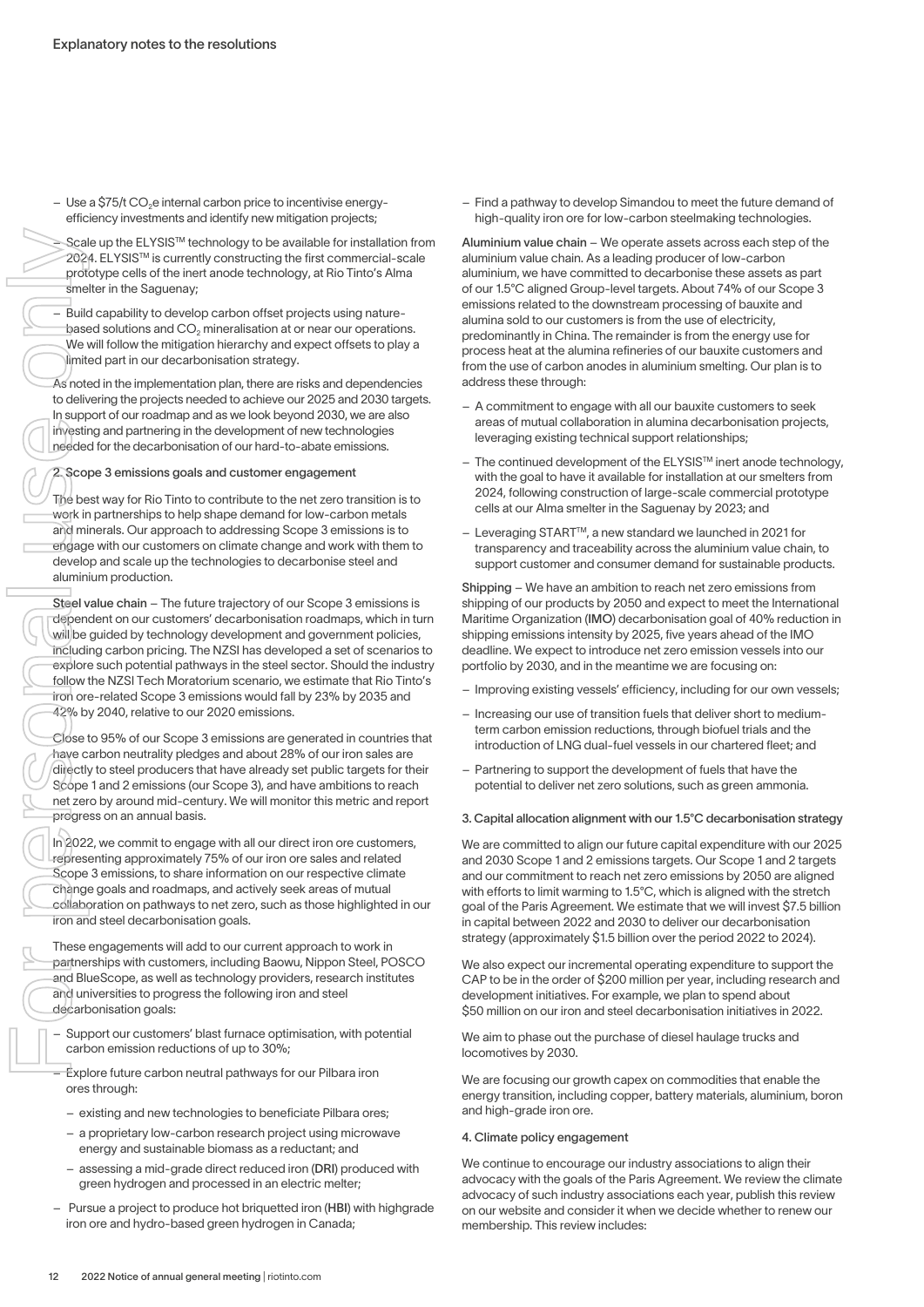- The adequacy of governance structures within the industry association; and
- The policy positions and advocacy of the industry association.

#### 5. Climate governance

The Board approves the Group's approach to climate change and monitors progress in the delivery of the strategy. The Chief Executive is responsible for developing the Group's business strategy, planning, investment, risk management and delivering the CAP approved by the Board.

In the short-term incentive plan (STIP), safety, environment, social and governance matters including climate change are now assigned an explicit performance weighting of 35%, of which 20% relates to safety. The "E" component is 5% of the STIP and relates entirely to climate change performance objectives. In 2022, we will assess these at the Group level against two categories of objectives:

- Progress on our Scope 1 and 2 targets: deliver our Group-wide short-term abatement target for Scope 1 and 2 emissions of 0.8Mt  $CO<sub>2</sub>e$  in 2022 (2.5% of STIP) – the utilisation of offsets is not included in these remuneration outcomes; and
- Progress on our Scope 3 goals: the achievement of specific milestones relating to steel decarbonisation, zero-carbon aluminium, and shipping (2.5% of STIP).

### 6. Just transition

We are committed to supporting a just transition to a low-carbon economy that is socially inclusive and provides decent work and livelihoods. Our commitment to implementing core business and human rights standards, including the UN Guiding Principles on Business and Human Rights (UNGPs), will continue to be integrated into our decarbonisation plans and actions.

#### 7. TCFD disclosure

We support the TCFD recommendations and are committed to aligning our disclosures with the Climate Action 100+ (CA100+) Net Zero Company Benchmark by 2023. There are some elements of the benchmark that are still under development and we will work with CA100+ and our investors to develop an approach that is applicable to the diversified mining sector.

# Resolution 18

#### Renewal of off-market and on-market share buy-back authorities

The Board is seeking shareholder approval to buy back Ordinary Shares during the period until the 2023 AGM or 4 May 2023 inclusive (whichever is the later) under one or more Buy-Back Tenders or on market, but subject to the cap set out below. Such authority would expire if a new buy-back approval is given by shareholders, and in any event is in addition to Rio Tinto Limited's ability to undertake buy-backs under the Corporations Act,

where shareholder approval is not required.

If any Buy-Back Tender proceeds, a booklet containing further details in relation to the Buy-Back Tender (Buy-Back Booklet), including an invitation to participate and the terms of the relevant Buy-Back Tender, would be sent to shareholders. The terms of any such Buy-Back Tender would not be substantially different from the terms set out in Appendix 1.

Off-market buy-back tenders can provide an advantageous method of returning capital. The benefits of a Buy-Back Tender may include the following:

- a Buy-Back Tender can improve earnings per share and return on equity for shareholders who remain holding Ordinary Shares;
- participation is optional and shareholders have maximum flexibility to determine their participation to suit their own circumstances;
- a Buy-Back Tender allows Rio Tinto Limited to determine the most appropriate number of Ordinary Shares to buy back based on shareholder demand;
- a Buy-Back Tender should allow shareholders whose tenders are accepted to sell Ordinary Shares without incurring the usual brokerage costs; and
- a Buy-Back Tender can provide an efficient means of returning capital to shareholders in Rio Tinto Limited and enables the Rio Tinto Group to maintain a more efficient capital structure and to reduce its cost of capital.

Nonetheless, the Board may form the view that it is more appropriate for Rio Tinto Limited to buy back Ordinary Shares on market.

On-market buy-backs allow Rio Tinto Limited to buy back shares over time, depending on market conditions and prices. Any such on-market buy-backs would occur in accordance with the Listing Rules of the ASX from time to time.

Currently the Listing Rules state that the price at which Rio Tinto Limited buys back Ordinary Shares on market must not be more than 5% above the average market price (as that term is defined in those Listing Rules) of Ordinary Shares calculated over the last five days on which sales were recorded on the ASX prior to the day on which shares are to be bought back.

Should the Board decide to proceed with buy-backs authorised under this resolution, such buy-backs would only occur if the Board believes that they could be undertaken without prejudicing the Group's ability to maintain its dividend policy. The Board does not consider that any such buy-backs would pose any significant disadvantage to shareholders.

#### Size of any buy-backs

The authority sought by this resolution permits Rio Tinto Limited to buy back Ordinary Shares up to a limit of 55.6 million Ordinary Shares. This number represents approximately 15% of the 371,216,214 Ordinary Shares on issue in the capital of Rio Tinto Limited as at 28 February 2022, being the latest practicable date for information to be included in this notice (the Latest Practicable Date). Subject to the above limit, the number of Ordinary Shares to be bought back (if any) will be determined by the directors.

By way of example, if Ordinary Shares with a total value of A\$1 billion are bought back under a Buy-Back Tender, and the buy-back price under that Buy-Back Tender is A\$101.63 (this assumes, for illustrative purposes only, that the relevant market value of the time is A\$118.17 and that the tender discount is set at 14%), the number of Ordinary Shares that would be bought back under the Buy-Back Tender would be approximately 9.84 million.

### Financial impact on Rio Tinto Limited

The consideration paid under any Buy-Back Tenders or on-market buy-backs undertaken pursuant to this resolution would be cash and all Ordinary Shares bought back by Rio Tinto Limited would be cancelled. No decision has been made as to how any future buy-backs would be funded. The Board only intends to proceed with such buy-backs and fund them by debt if the funding required for any such buy-backs would be within the debt capacity of the Group and so would not be expected to have any adverse effect on existing operations or current investment plans.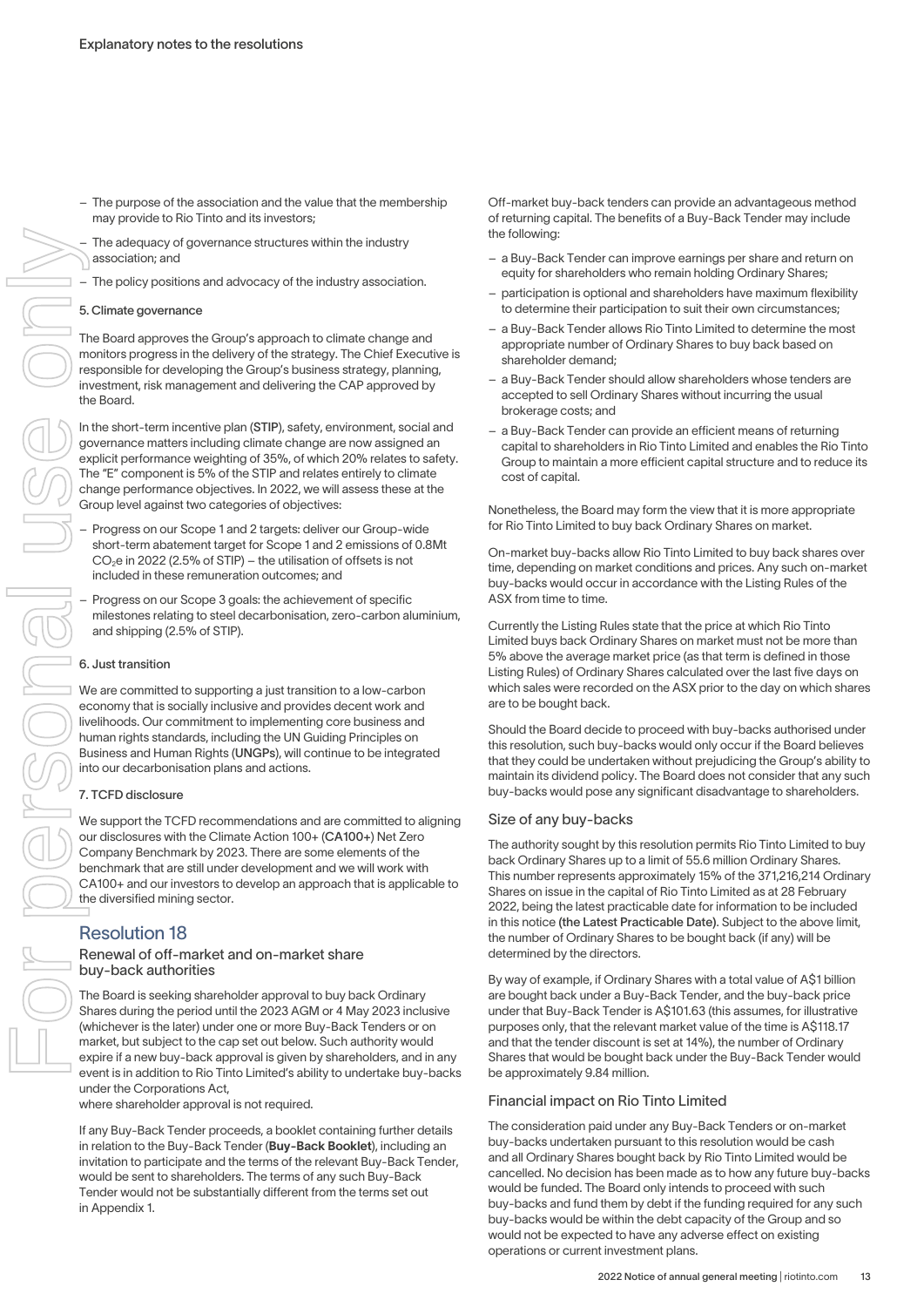By way of illustration, the purchase of ordinary shares in the company with a total value of A\$1 billion at exchange rates prevailing on 31 December 2021 would (if funded by debt), reduce the Group's net cash and reduce equity attributable to shareholders by US\$725 million and, on the basis of the Group's 2021 financial statements, would decrease the ratio of net cash to total capital by 1.4 percentage points, from 2.9% to approximately 1.5%.

If they proceed, the precise impact of any buy-backs would not be known until they are completed, as this would depend on the buy-back price paid, the number of Ordinary Shares repurchased and the timing of the repurchases.

#### Effect on control

While all eligible shareholders in Rio Tinto Limited would have an opportunity to participate in any Buy-Back Tender, the percentage of each shareholder's interest which may be bought back under a Buy-Back Tender would depend on a number of factors, including the discounts at which shareholders tender their Ordinary Shares, the number of Ordinary Shares they tender, the ultimate price set under the Buy-Back Tender, any required scale back and the number of Ordinary Shares bought back. The impact of each of these factors would not be known until after a Buy-Back Tender has closed.

Similarly, under any on-market buy-back by Rio Tinto Limited, the percentage of shares bought back from a shareholder would depend on the number they seek to sell, the price at which they offer to sell and the number of shares Rio Tinto Limited buys back.

Given the maximum aggregate size of any buy-backs authorised under Resolution 18, they would not be expected to have any change of control implications for Rio Tinto Limited or the Group. On its own, a Buy-Back Tender or an on-market buy-back by Rio Tinto Limited would reduce the number of Ordinary Shares in Rio Tinto Limited on issue as a proportion of the total number of ordinary shares on issue in the Group (that is, the ordinary shares on issue in Rio Tinto Limited and in Rio Tinto plc combined). However, the buy-back of Rio Tinto plc ordinary shares would also reduce the number of Rio Tinto plc ordinary shares on issue. Given the limit on the size of the buy-backs permitted under the authorities being sought, the Board believes that even if there is a change in this proportion, it would not have any material impact on the control of the Group or on the relative voting power of the shareholders in each of Rio Tinto Limited or Rio Tinto plc. 31 December 2022 Woodle (fi funded by debt), reduces the ratio of annual of the basis of the Group's 2022 Notice of any buy-basis of the Group's 2022 Notice of any buy-basis of the Group's 2022 Notice of any buy-basis onl

## Other information

## Share price information

The closing price of Rio Tinto Limited's Ordinary Shares on the ASX on 28 February 2022 was A\$118.17. The highest and lowest closing prices and the average closing prices for the Ordinary Shares on the ASX during each of the prior four months were as follows:

|  | Month                               | Lowest<br>closing price<br>AS <sup>(a)</sup> | Highest<br>closing price<br>AS <sup>(a)</sup> | Average<br>closing price<br>AS <sup>(b)</sup> |
|--|-------------------------------------|----------------------------------------------|-----------------------------------------------|-----------------------------------------------|
|  | February 2022 (to 28 February 2022) | \$108.90                                     | \$122.36                                      | \$117.18                                      |
|  | January 2022                        | \$99.69                                      | \$113.76                                      | \$107.81                                      |
|  | December 2021                       | \$93.82                                      | \$101.40                                      | \$97.55                                       |
|  | November 2021                       | \$87.51                                      | \$96.63                                       | <b>\$91.17</b>                                |
|  |                                     |                                              |                                               |                                               |

(a) Based on the closing prices of the company's ordinary shares on the ASX for each trading day over the relevant month.

(b) Calculated as the average of the closing prices of the company's ordinary shares on the ASX for each trading day over the relevant month.

#### Australian tax considerations

For Australian taxation purposes, a Buy-Back Tender would constitute an "off-market" buy-back. As such, the price paid to shareholders to buy back their Ordinary Shares would have two components for Australian tax purposes: a capital component and a deemed dividend component. The deemed dividend component is eligible to be treated as a franked dividend for tax purposes.

If the Board elects to proceed with a Buy-Back Tender, further details on these matters would be provided to shareholders in the relevant Buy-Back Booklet.

For Rio Tinto Limited, if the deemed dividend component were franked, the effect of a Buy-Back Tender would be to reduce its available franking credits.

If Rio Tinto Limited were to undertake an on-market buy-back, all of the price paid to shareholders to buy back their Ordinary Shares would, for Australian taxation purposes, be treated as consideration in respect of the sale of their shares. As such, no part of the price paid would be treated as a deemed dividend and so for a vendor shareholder, the disposal would be treated in the same way as any other disposal of shares on-market by the shareholder. For Rio Tinto Limited, the effect of an on-market buy-back may be to reduce its available franking credits, even though no part of the price paid to shareholders will be treated as a deemed dividend for tax purposes.

While Buy-Back Tenders and/or on-market buy-backs by Rio Tinto Limited may result in a reduction of available franking credits, the Board would only undertake such buy-backs where it believed that they would not prejudice Rio Tinto Limited's ability to fully frank its dividends for the reasonably foreseeable future.

#### Australian Securities and Investments Commission (ASIC)

Under the Corporations Act, a company is entitled to buy back shares under a selective buy-back (such as a Buy-Back Tender) provided that, among other things, the terms of the relevant buy-back agreement are approved by a special resolution passed at a general meeting of the company, with no votes being cast in favour of the resolution by any person, or their associates, whose shares are proposed to be bought back. Given that it is not possible to determine at this time whose Ordinary Shares would be acquired under any Buy-Back Tenders, ASIC has granted relief to permit all shareholders in Rio Tinto Limited to vote on Resolution 18.

#### Capital management programme

As in previous years, and to facilitate the Group's ongoing capital management programme, Rio Tinto plc shareholder approval will be sought to renew the authority for Rio Tinto plc and Rio Tinto Limited (or any of its subsidiaries) to make on-market purchases of shares in Rio Tinto plc. This includes the authority to allow shares in Rio Tinto plc purchased by Rio Tinto Limited (or any of its subsidiaries) to be repurchased by Rio Tinto plc on the terms set out in an agreement approved by Rio Tinto plc's shareholders and for those shares to be cancelled. If Rio Tinto Limited (or any of its subsidiaries) were to purchase Rio Tinto plc shares on-market it would sell them to Rio Tinto plc for cancellation. From the perspective of the Group's cash and gearing, whether Rio Tinto plc shares are bought back directly by Rio Tinto plc, or bought by Rio Tinto Limited and sold to Rio Tinto plc, is not material, as these transactions are internal to the Group. If a nominal price were paid by Rio Tinto plc for any shares bought from Rio Tinto Limited, it would result in a reduction of Rio Tinto Limited's retained earnings (to the extent of any difference between the price paid for the shares by Rio Tinto Limited and the sale price of those shares to Rio Tinto plc). However, the directors would only proceed if they were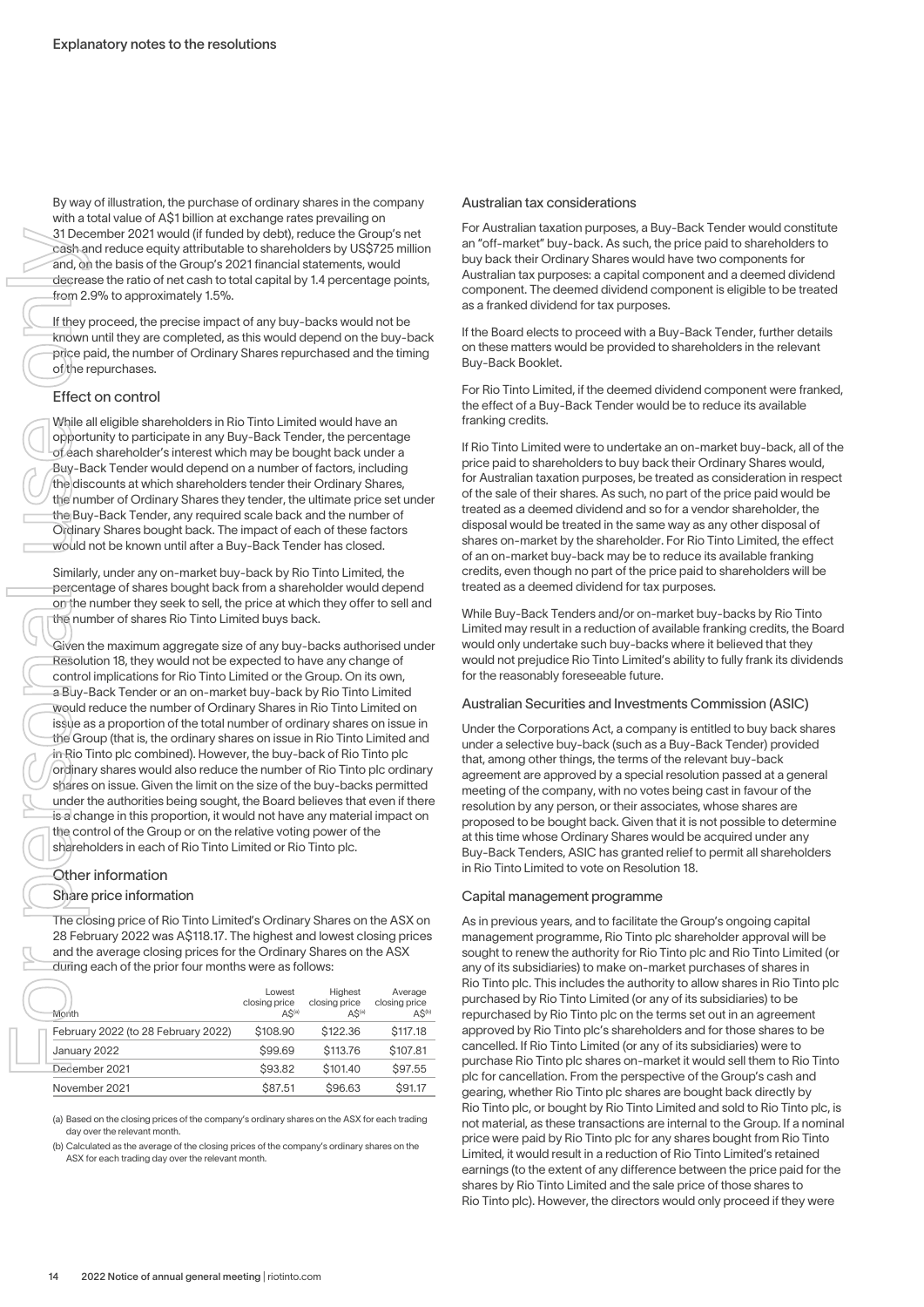confident they could do so without prejudicing Rio Tinto Limited's ability to maintain its dividend policy and to continue to be in a position to fully frank its dividends for the foreseeable future.

No new Ordinary Shares in Rio Tinto Limited have been issued since July 2009. However, to retain additional flexibility in the conduct of its capital management initiatives, the Board may consider issuing new shares in connection with employee share and incentive plans.

# Resolution 19

Resolution to hold a meeting for fresh election of directors (conditional item)

This resolution is a conditional item of business

In accordance with the Australian Corporations Act, Resolution 19 will only be required to be put to the meeting if Rio Tinto receives a 'second strike' with at least 25% of the votes validly cast on Resolution 3 (Approval of the 2021 Directors' Remuneration Report) being cast against that resolution. If less than 25% of the votes validly cast on Resolution 3 are cast against that resolution, then there will be no 'second strike' and the poll for this resolution will not be required.

As Resolution 3 (Approval of the 2021 Directors' Remuneration Report) is being put as a Joint Decision resolution under Rio Tinto's DLC structure, it will be voted on by Rio Tinto plc and Rio Tinto Limited shareholders as a joint electorate. Therefore, as the results of the poll for Resolution 3 will not be known until after the conclusion of the Rio Tinto Limited meeting on 5 May 2022, shareholders will be asked to cast their vote conditionally on Resolution 19 at this meeting. However, the results of this joint poll on Resolution 19 will only be valid if at least 25% of the votes validly cast on Resolution 3 on a joint electorate basis are cast against that resolution.

As a Joint Decision resolution, for it to be passed by the joint electorates of shareholders at the 2022 Rio Tinto plc and Rio Tinto Limited AGMs, more than 50% of the votes validly cast on Resolution 19 must be in favour of it.

If this resolution is required to be put to a vote and is validly passed as a Joint Decision, it will have the effect as outlined below:

- Rio Tinto would be required to hold, within 90 days of Rio Tinto Limited's AGM, a special general meeting of Rio Tinto plc and Rio Tinto Limited shareholders voting as a joint electorate to consider the composition of the Board, known as a 'spill meeting'.
- If a spill meeting is required, details of the meeting would be notified to shareholders in due course. Those of the following directors who are in office at the time of the spill meeting, will cease to hold office at the end of the spill meeting unless they are willing to stand for re-election and are re-elected at the spill meeting:
	- Megan Clark AC;
	- Peter Cunningham;
	- Simon Henry;
	- Sam Laidlaw;
	- Simon McKeon AO;
	- Jennifer Nason;
	- Ngaire Woods CBE; and
	- Ben Wyatt
- The directors listed are those who held office on the date when the Directors' Report for the year ended 31 December 2021 (which included the 2021 Remuneration Report) was approved (except for Hinda Gharbi and Simon Thompson, who have indicated their intention to retire at the conclusion of the Rio Tinto plc AGM on 8 April 2022 and the Rio Tinto Limited AGM on 5 May 2022, respectively, and Jakob Stausholm). Each of the listed directors would be eligible to seek re-election at any spill meeting. However, there is no assurance that any or all of them would do so.
- Under the Australian Corporations Act the chief executive of the company is not required to stand for re-election at any spill meeting. Accordingly, Jakob Stausholm would not be required to stand for re-election as a director at any spill meeting, and (assuming he had been re-elected by the joint electorates of shareholders at the 2022 Rio Tinto plc and Rio Tinto Limited AGMs) would continue to hold office after the spill meeting, regardless of the outcome of the spill meeting.
- Dominic Barton will be appointed to the Board on 4 April 2022 and, accordingly, was not a director in February 2022 when the Board approved the Directors' Report for the year ended 31 December 2021. If elected by the joint electorates of shareholders at the 2022 Rio Tinto plc and Rio Tinto Limited AGMs, he would not be required to stand for election at any spill meeting. If any other new directors were to be appointed before the spill meeting, they would not need to stand for election at any spill meeting to remain in office.

Resolutions to appoint individuals to the offices that would be vacated immediately before the end of the spill meeting would be put to the vote at that meeting. Eligibility for election as a director at any spill meeting would be determined in accordance with Rio Tinto Limited's Constitution and Rio Tinto plc's Articles of Association.

The Board considers the following factors to be relevant to a shareholder's decision on how to vote on this resolution:

- as set out in the 2021 Remuneration Report (pages 163-164 of the 2021 Annual Report), after careful consideration, the Board has made a number of material changes that many shareholders wanted to see reflected in our remuneration framework and the way performance outcomes are applied;
- the Board is going through a period of renewal with the retirement of Simon Thompson as Chairman, the appointment of Dominic Barton to succeed Simon Thompson as Chair, and the appointment of Jakob Stausholm as Chief Executive in January 2021 and Peter Cunningham as Chief Financial Officer in June 2021;
- all directors of Rio Tinto stand for re-election annually and each of the directors listed above are therefore already standing for either election or re-election at these AGMs; and
- convening a spill meeting would cause significant disruption, uncertainty and cost to the company, which the Board does not consider would be in the best interests of the company or its shareholders.

The Board recommends that shareholders vote AGAINST Resolution 19.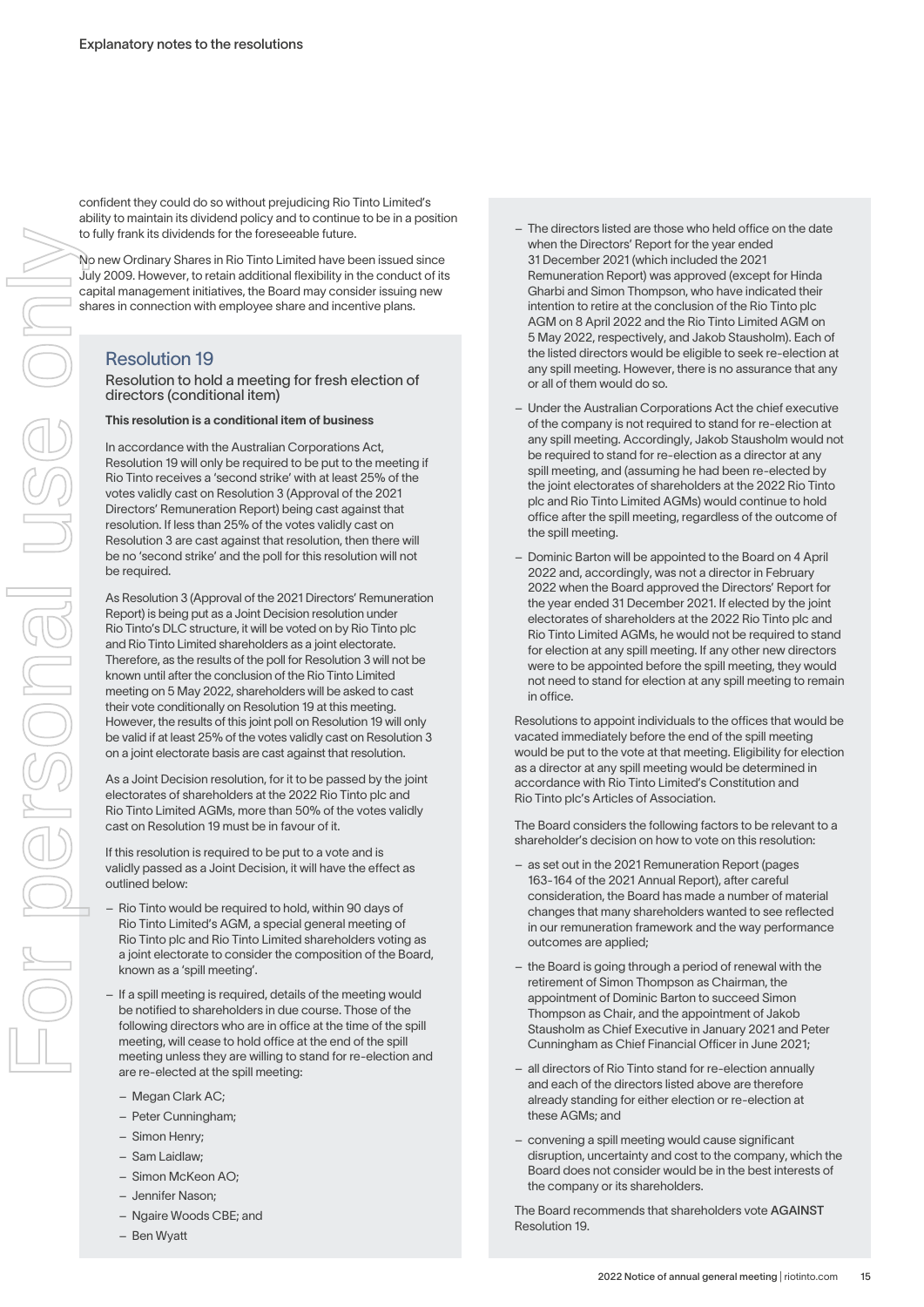# Appendix 1 – Summary of terms of any Buy-Back Tenders

# Off-market tenders

Any Buy-Back Tender would be conducted as an off-market buy-back tender. An off-market buy-back tender involves Rio Tinto Limited inviting each shareholder who is eligible to participate to tender to sell Ordinary Shares to Rio Tinto Limited on the terms to be set out in the relevant Buy-Back Booklet. If Rio Tinto Limited accepts the tender, then a buy-back agreement is formed on those terms.

Participation in a Buy-Back Tender would be on a voluntary basis. Eligible shareholders would not have to sell their Ordinary Shares if they did not want to. Shareholders would also have the right to withdraw tenders during the period in which tenders can be made (the Tender Period), subject to complying with specified notification procedures. The principal terms of any Buy-Back Tender would be substantially as follows below.

# Tender process overview

Each shareholder eligible to participate in a Buy-Back Tender would be able to submit a tender if they wish to sell Ordinary Shares. The tender must specify the number of Ordinary Shares the shareholder offers to sell, which may be up to all of their holding as at the relevant record date, and must specify the nominated discount(s) (within the tender discount range to be specified in the relevant Buy-Back Booklet) to the relevant market price at which the shareholder offers to sell their tendered Ordinary Shares. For these purposes, the relevant market price would be the volume weighted average price of all trades of Ordinary Shares on ASX's trading platform during the five trading days up to and including the closing date of the Tender Period, including the closing single price auction but excluding not "at-market" trades (eg special crossings, crossings prior to the commencement of the open session state, crossings during overnight trading, overseas trades, trades pursuant to the exercise of options over Ordinary Shares, and any other trades that the directors determine to exclude on the basis that the trades are not fairly reflective of natural supply and demand) (VWAP). Details would be in the relevant Buy-Back Booklet. The specified tender range would be a range of discounts at 1% intervals. The largest discount is expected to be no less than 14%, but it could be greater, and the smallest discount would not be less than 5%, but it could be greater. Off-Imarket tenders<br>
May Buy-Back Tender would be conducted as an off-inark buy-back tender works eligible to paratitic of minimal general to the term of this term of the complete of the Tender of the annual back of the mi

Shareholders would be able to submit offers to sell different blocks of their shareholding for different discounts within the specified tender discount range, subject to the rule for shareholders with Small Shareholdings (described below). Alternatively, shareholders would be able to submit a "Final Price Tender". A Final Price Tender is a tender in which the shareholder elects to receive the Buy-Back Price (described below) determined through the tender process. The tender form for a Buy-Back Tender may also specify a range of prices (in specific dollar amounts) which can be chosen by tendering shareholders as the minimum price at which they wish to have their Ordinary Shares bought back (Minimum Price), having first selected their tender discount. In that scenario, if the Buy-Back Price under a Buy-Back Tender is below the Minimum Price selected by the shareholder, that tender would not be accepted.

After the close of the Tender Period, Rio Tinto Limited would determine the largest discount within the tender range (the Buy-Back Discount) which would enable Rio Tinto Limited to buy back the number of Ordinary Shares that it determines to buy back. All shareholders submitting successful tenders would receive the same price (the Buy-Back Price) for each Ordinary Share bought back from them. If the buy-back proceeds, Rio Tinto Limited would accept Ordinary Shares tendered at a discount which is equal to or greater than the Buy-Back Discount or as a Final Price Tender subject to the scale back mechanism (as described below).

After the close of the Tender Period, Rio Tinto Limited's shareholders would be advised by announcement to the ASX of the total number of Ordinary Shares to be bought back, the Buy-Back Discount and the Buy-Back Price.

# Shareholders with Small Shareholdings

It is likely that any shareholder who has a Small Shareholding (ie a registered holding of a number of Ordinary Shares equal to or less than the number specified in the relevant Buy-Back Booklet) would be able to tender all but not some of their Ordinary Shares under a Buy-Back Tender and they would only be able to do so at only one of the specified discounts or as a Final Price Tender.

# Scale back mechanism

If the total number of Ordinary Shares tendered at a discount, which is equal to or greater than the Buy-Back Discount and as Final Price Tenders is more than the number of Ordinary Shares Rio Tinto Limited wishes to buy back, then a scale back mechanism would be applied. The mechanism would most likely operate as follows.

- (a) Where the Buy-Back Discount is lower than the maximum discount in the tender discount range:
	- (i) Tenders at a discount smaller than the Buy-Back Discount would be rejected;
	- (ii) Tenders conditional on a Minimum Price that is greater than the Buy-Back Price would be rejected;
	- (iii) Tenders at a discount greater than the Buy-Back Discount and Final Price Tenders would be accepted in full;
	- (iv) A Priority Allocation (see below) would be bought back from each shareholder who tendered Ordinary Shares at a discount equal to the Buy-Back Discount;
	- (v) Excluded Tenders (see below) would be accepted in full; and
	- (vi) Ordinary Shares tendered at a discount equal to the Buy-Back Discount (other than Final Price Tenders, Priority Allocations and Excluded Tenders) would be scaled back on a pro rata basis.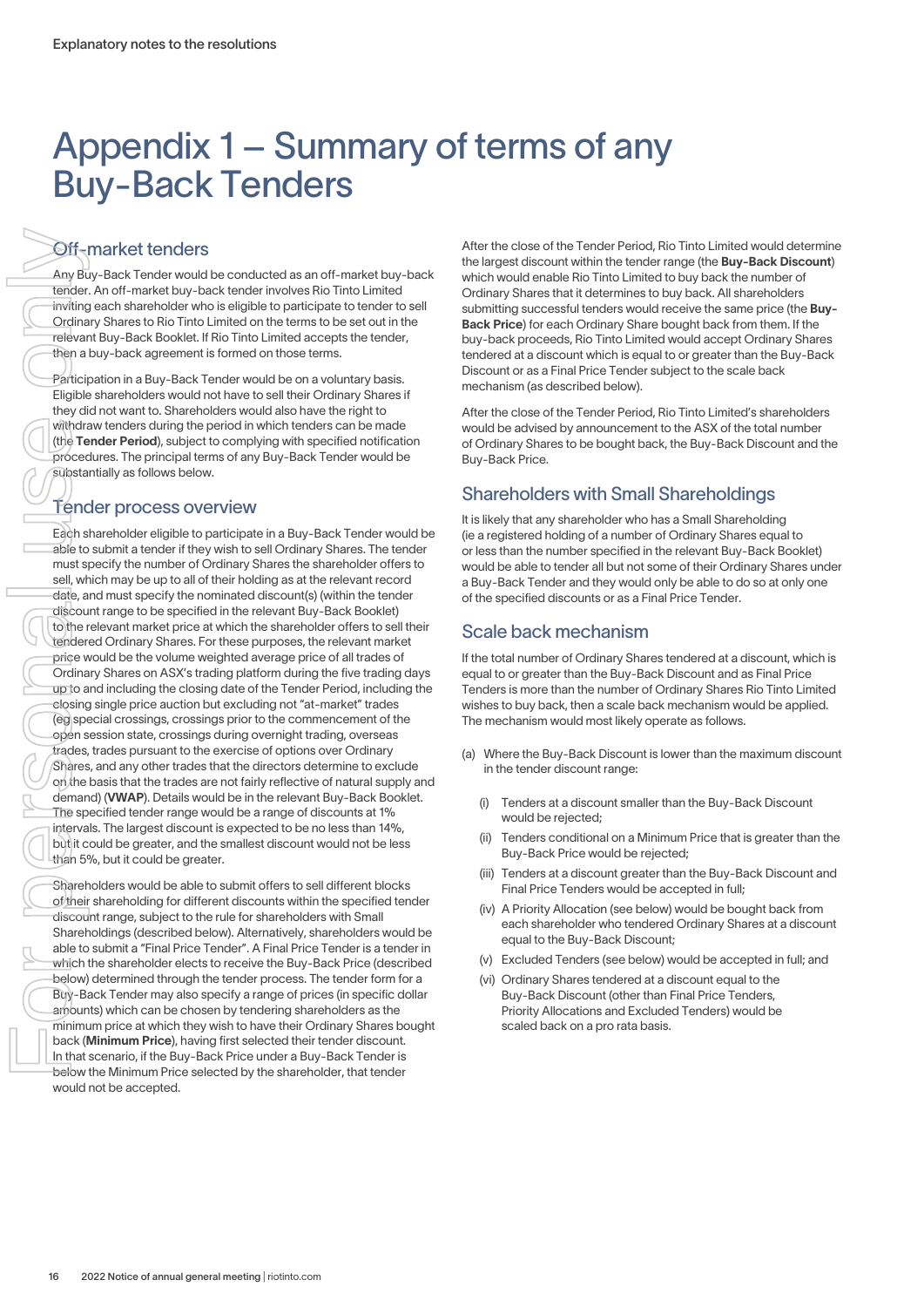(b) Where the Buy-Back Discount is equal to the maximum discount in the tender discount range:

- Tenders at a discount smaller than the Buy-Back Discount would be rejected;
- (ii) Tenders conditional on a Minimum Price that is greater than the Buy-Back Price would be rejected;
- (iii) A Priority Allocation (see below) would be bought back from each shareholder who tendered Ordinary Shares at a discount equal to the Buy-Back Discount or as a Final Price Tender;
- (iv) Excluded Tenders (see below) would be accepted in full; and
- (v) Ordinary Shares tendered at a discount equal to the Buy-Back Discount and as Final Price Tenders (other than Priority Allocations and Excluded Tenders) would be scaled back on a pro rata basis.

If a scale back is applied, all fractions would be rounded down to the nearest Ordinary Share.

# Excluded Tenders

An Excluded Tender is a tender submitted by a shareholder who tenders all of their Ordinary Shares at a discount equal to or greater than the Buy-Back Discount or as Final Price Tenders and who would have a shareholding below a specified threshold as a result of a scale back.

# **Priority Allocation**

In the event of a scale back, a Priority Allocation would apply as described above in respect of up to the number of Ordinary Shares as specified in the relevant Buy-Back Booklet to be the Priority Allocation that is successfully tendered by each shareholder.

# Effect of Buy-Back Tender on voting rights and dividend rights

Shareholders would be entitled to vote (in accordance with the voting rights attached to their Ordinary Shares) at any meeting of Rio Tinto Limited that is held during the relevant Tender Period, even if they have lodged a tender to sell some or all of their Ordinary Shares to Rio Tinto Limited under a Buy-Back Tender.

Shareholders would also be entitled to any dividends (in accordance with the dividend rights attached to their Ordinary Shares) where the record date for the dividend occurs prior to the date on which Rio Tinto Limited enters into the buy-back agreements with shareholders under a Buy-Back Tender.

Once a buy-back agreement is entered into in respect of Ordinary Shares tendered, by operation of the Corporations Act the rights attaching to those Ordinary Shares would be suspended and immediately after the registration of the transfer of Ordinary Shares bought back by Rio Tinto Limited, the Ordinary Shares would be cancelled.

# Buy-Back Price

The consideration for a buy-back of Ordinary Shares under a Buy-Back Tender would be a cash amount determined in accordance with the following formula:

 $A = B \times (1 - C)$ 

Where:

- A is the Buy-Back Price (that is, the price per Ordinary Share, rounded to the nearest cent, to be paid for all Ordinary Shares bought back under the Buy-Back Tender).
- B is the relevant VWAP (as discussed above).
- C is the Buy-Back Discount.

So, for example, if the relevant VWAP (i.e. B) is A\$118.17, and the Buy-Back Discount (i.e. C) is 14%, the Buy-Back Price would be A\$101.63 (i.e. A\$118.17 (1 – 0.14)).

# Eligible Shareholders

Rio Tinto Limited would invite all holders of Ordinary Shares (on its register on the record date used to determine entitlements to participate in a Buy-Back Tender) to make an offer to have Ordinary Shares bought back by Rio Tinto Limited under a Buy-Back Tender, save that the Board reserves the right not to extend the invitation to participate to shareholders resident outside Australia and New Zealand and, in any event, shareholders will not be able to participate to the extent that any laws prevent or restrict participation (e.g. Rio Tinto Limited may be prevented or restricted from paying any proceeds to particular shareholders).

Further information would be set out in the relevant Buy-Back Booklet provided in respect of a Buy-Back Tender.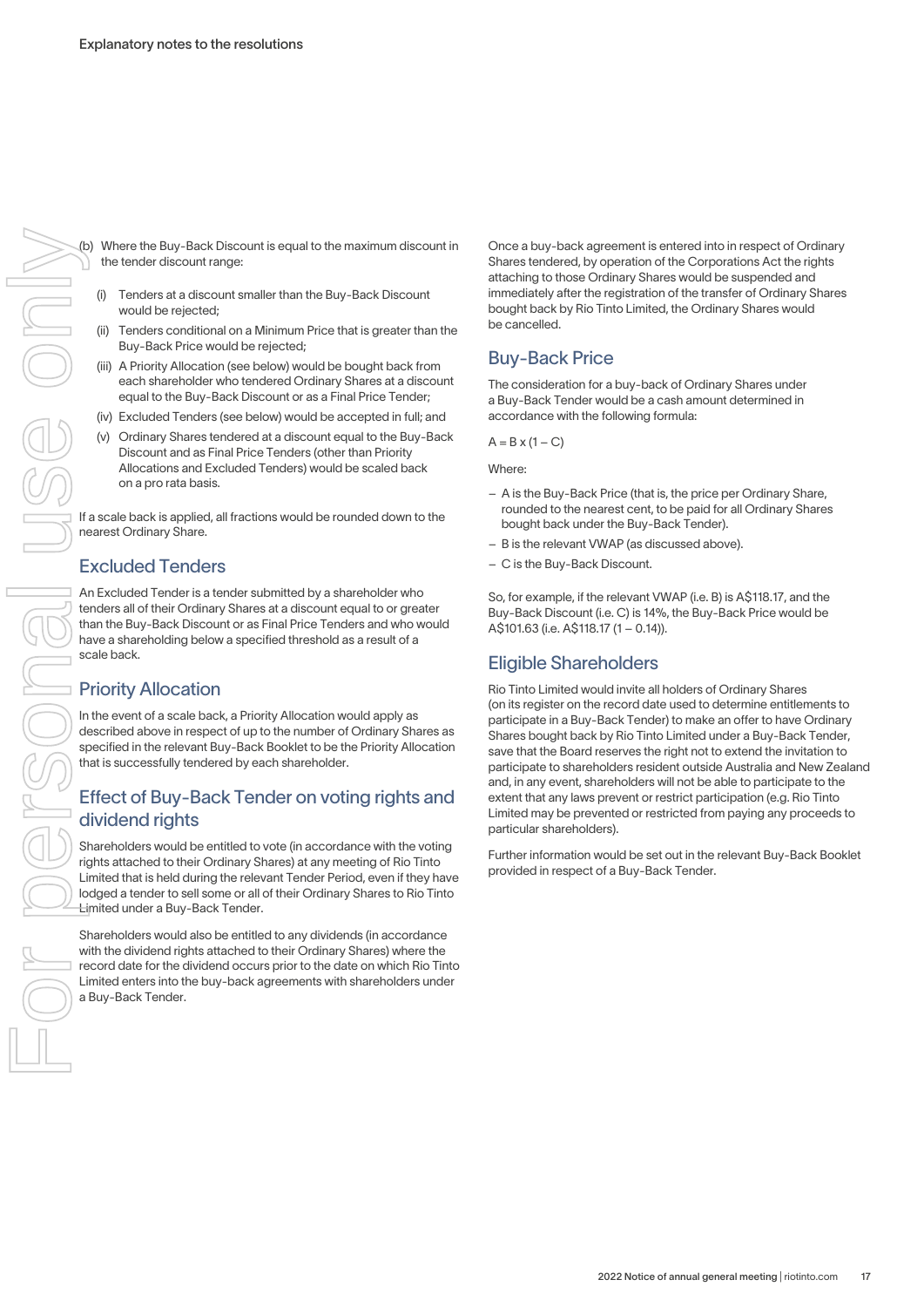# General information



## Location

The address of the Sofitel Melbourne On Collins is 25 Collins Street, Melbourne. It is in the Melbourne CBD, in the block bounded by Collins Street, Spring Street, Flinders Lane and Exhibition Street. It can be accessed by the entrances on Collins Street or Flinders Lane. The Grand Ballroom is located on Level 1. There is lift access to the promenade (Level 1) from the Sofitel Melbourne On Collins driveway. Contact the hotel on 1300 656 565 for any further assistance.

## **Security**

Security measures will be in place to ensure your safety. Please note that bag searches will be in operation and any items deemed inappropriate will be removed and stored in the cloakroom until the end of the event.

#### Access our Annual Report at [riotinto.com/annualreport](https://www.riotinto.com/invest/reports/annual-report)

## Investorcentre

At Rio Tinto we want shareholders to take advantage of electronic communications. By signing up to receive e-communications you will be helping to reduce print, paper and postage costs and the associated environmental impact.

To sign up for e-communications visit [www.investorcentre.com/rio](https://www-au.computershare.com/Investor/#Home?landing=y&issuerid=scaurio&showinvestorcontact=n)

Investor Centre is a free, secure, self-service website, where shareholders can manage their holdings online. The website enables shareholders to:

- View share balances;
- Change address details;
- View payment and tax information; and
- Update payment instructions.

Shareholders who register their email address on Investor Centre can be notified electronically of events such as annual general meetings, and can receive shareholder communications such as the Annual Report, Notice of Meeting and other shareholder communications electronically.

### Share registry

Please contact our registrar if you have any queries about your shareholding:

Computershare Investor Services Pty Limited GPO Box 242, Melbourne, Victoria 3001, Australia

### www.investorcentre.com/rio

Telephone: +61 (0) 3 9415 4030 Fax: 1800 783 447 (within Australia) or +61 (0) 3 9473 2555 Australian residents only, toll free: 1800 813 292 New Zealand residents only, toll free: 0800 450 740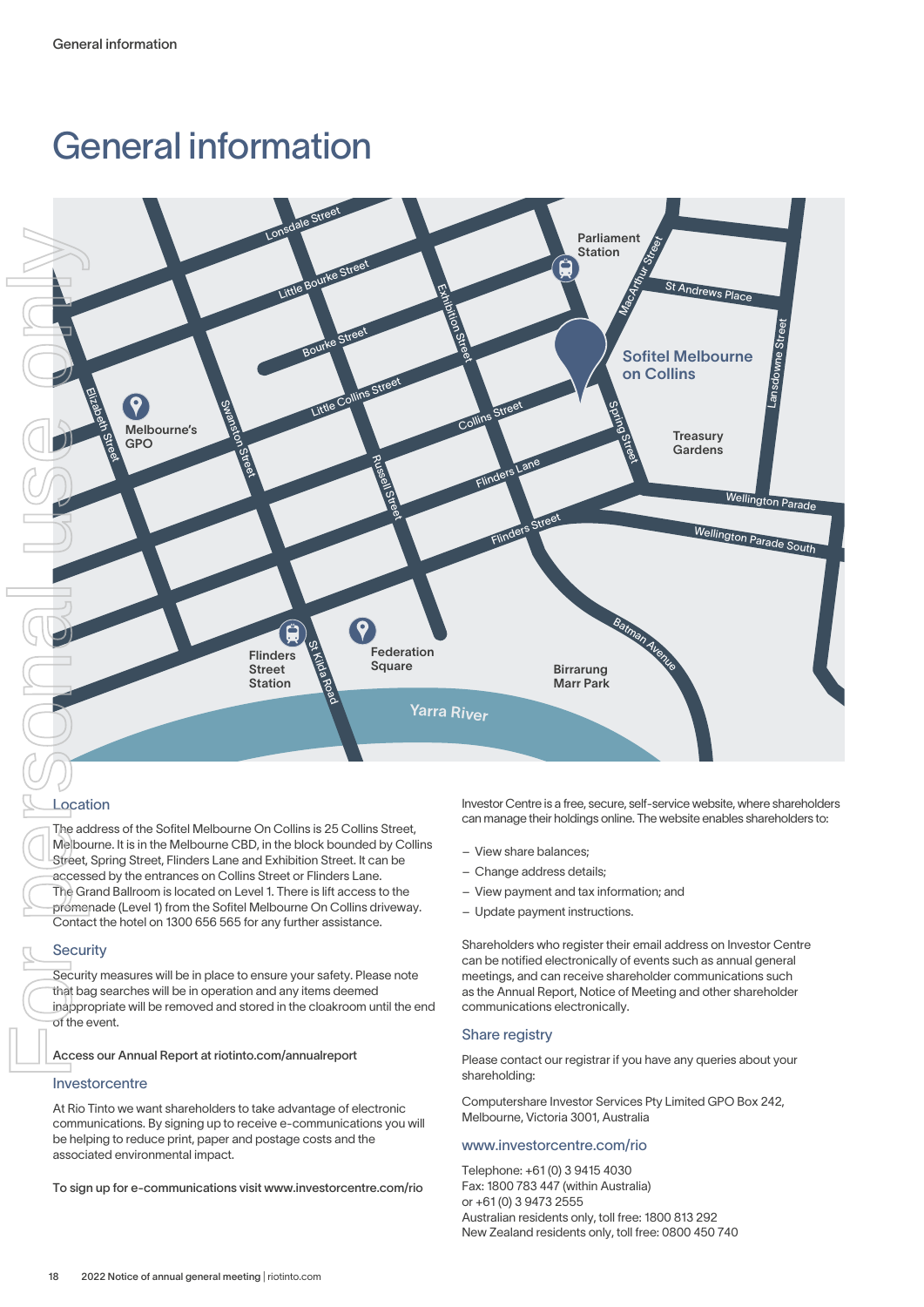# This page has been left blank intentionally